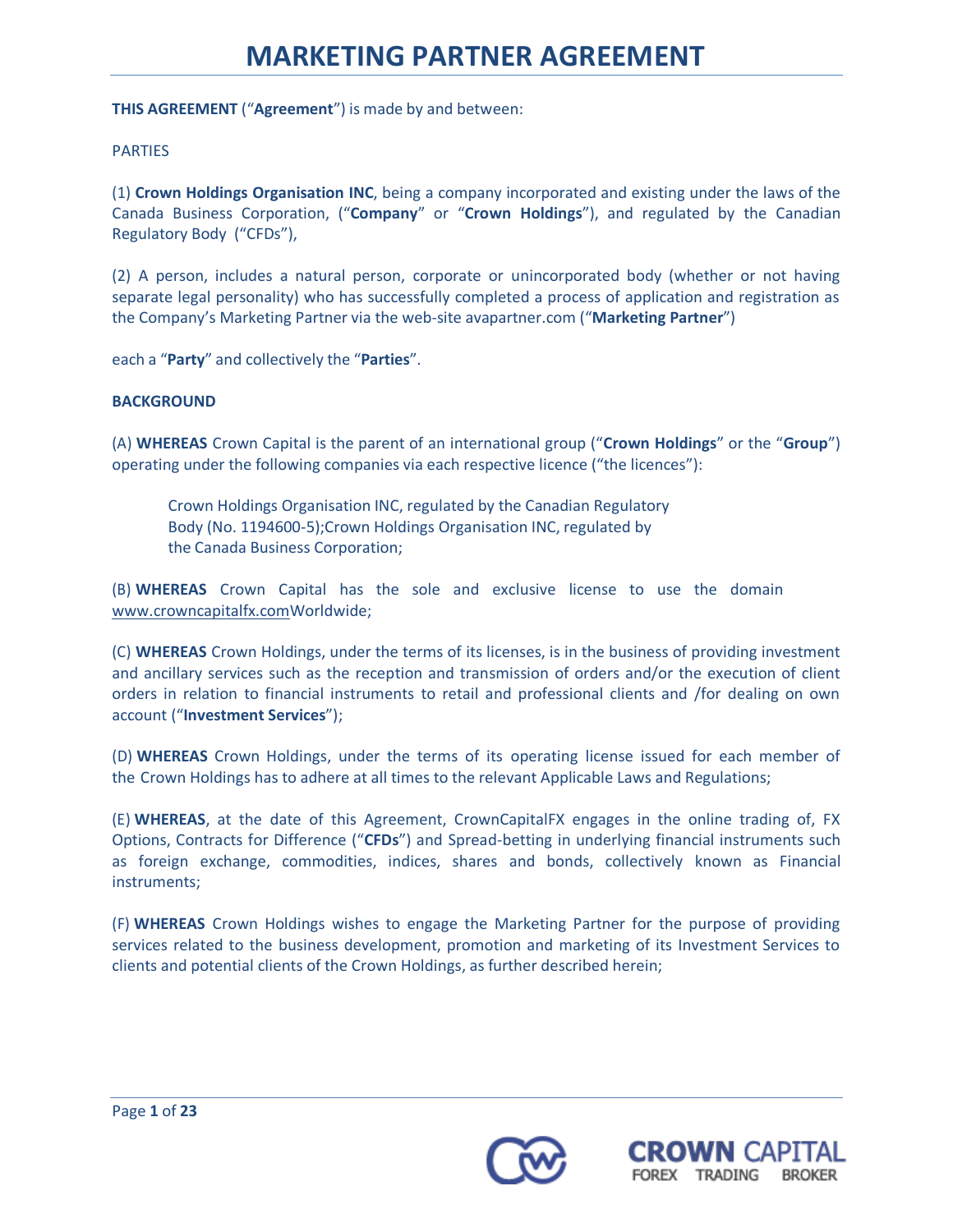(G) **AND WHEREAS** the Marketing Partner is willing to refer Clients to the Crown Holdings in return for payment stated on the Fee schedule as agreed with the Company and subject to the terms and conditions of this Agreement, including with respect to the conduct of work by the Marketing Partner in a manner that is compliant with the Applicable Laws and Regulations of the Crown Holdings and Crowncapitalfx's **Marketing and Communication Guidelines** at all times.

This Agreement sets out the obligations of the Marketing Partner in acting, on the basis and within the terms and limits of this Agreement, for Crowncapitalfx. These obligations include indicatively: (a) that the Marketing Partner adheres to the **Marketing and Communication Guidelines** of Crown Holdings at all times; and (b) the limits and restrictions set on the Marketing Partner in executing the activities envisaged herein. Specifically, the Marketing Partner is prohibited from offering investment advice (unless the Marketing Partner is authorized and regulated to do so) as defined under the Applicable Laws and Regulations of the Crown Holdings, to clients or from managing or operating any trading account of, or for, any client or from receiving any funds from any client for whatever purpose. The Marketing Partner is further prohibited from using any language or practices that may be construed as offering any promise or guarantee of any trading gain or profit to any client. The Marketing Partner is notified that nothing in its communications or interactions with any actual or prospective clients (whether oral, written, electronic or otherwise and through whatever medium) in relation to Crowncapitalfx, should be untrue, unfair, misleading or aggressive.

## **THE PARTIES HEREBY AGREE AS FOLLOWS:**

## **1. INTERPRETATION**

The following definitions and rules of interpretation apply in this Agreement.

## 1.1 Definitions:

## **Adverse Action**: means any circumstances:

(i) Where any Client (actual or prospective) referred to the Crown Holdings by the Marketing Partner submits a complaint to the Company, any member of the Crown Holdings, or any regulatory body issuing a license to any member of the Crown Holdings or any complaints body in any country where the Crown Holdings holds a license or any other competent authority (including regulatory authorities in the domestic jurisdiction of the Client) or commences any judicial or arbitral proceedings against the Company or any member of the Crown Holdings which are adversely determined by the relevant court or arbitral tribunal against the Company/member of the Crown Holdings, and which complaint or proceedings are in any way related to a breach by the Marketing Partner of its obligations under this Agreement, the **Marketing and Communication Guidelines**, or

(ii) Where any Client (actual or prospective) makes any derogatory or defamatory statement against the Company, any member of the Crown Holdings, which is in any way related to a breach of the obligations to which the Marketing Partner is subject to in accordance with the provisions of this Agreement, or

(iii) Where the Company has evidence or otherwise reasonably determines that the Marketing Partner is in breach of its obligations as set out in this Agreement; or



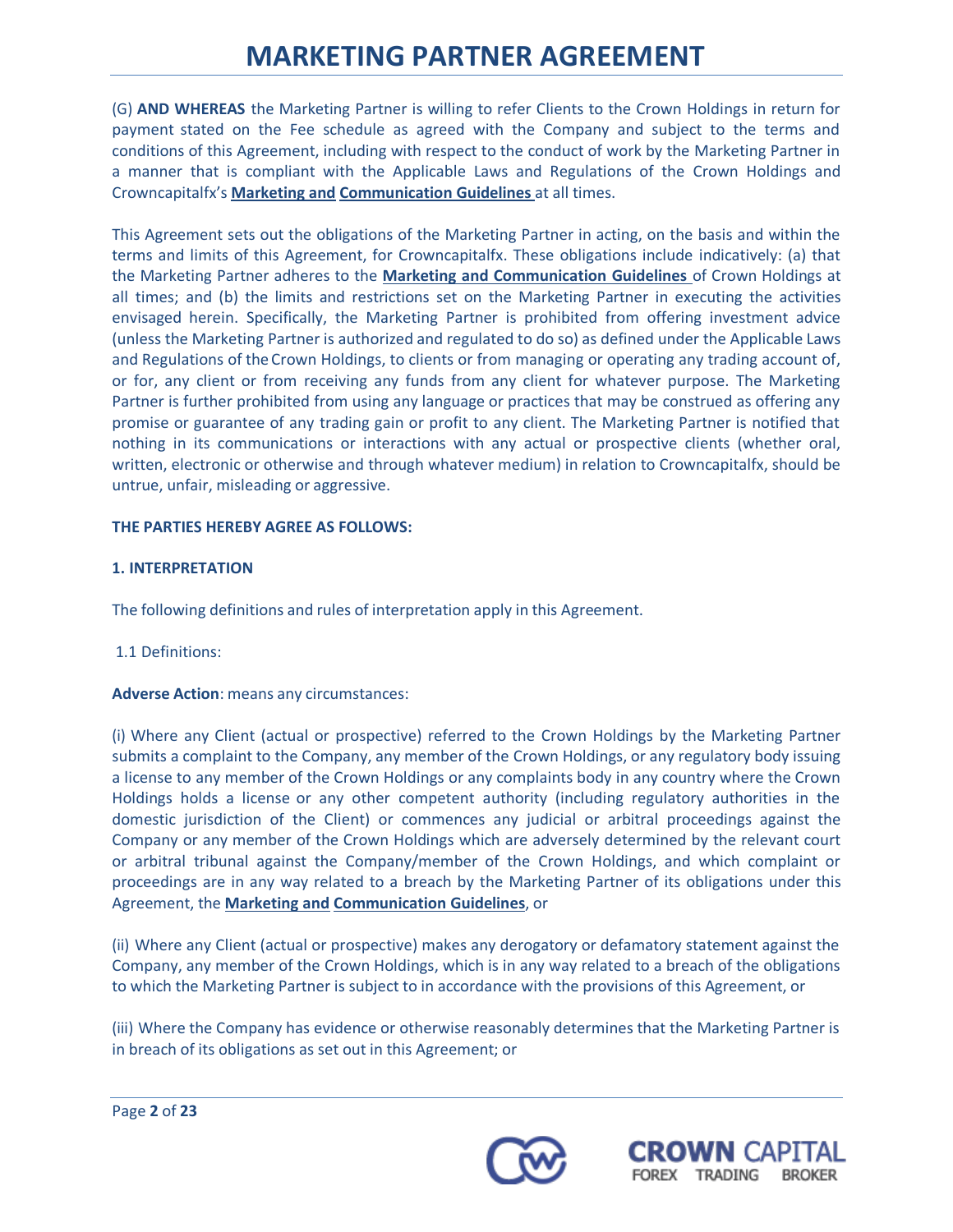(iv) Where any Client commits a material breach of its Terms and Conditions with any member of the Group, including but not limited:

(a) Refusal or failure to provide or update, or providing false, inaccurate or misleading information or documents;

(b) Engaging in any behaviour which could be considered by the Company as abusive of the Crown Holdings's trading systems, including but not limited engaging in any practices for the purpose of deriving a benefit from delays in the prices, trading at off-market prices and/or outside trading hours, abusing the system for trading at manipulated prices; or

(c) Any event of default under the Terms and Conditions.

`

**Marketing Partner Application Form**: means the form located at the web-site crowncapitalfx.com completedby the Marketing Partner before or at the time of entry into this Agreement, the provisions of which are incorporated herein and are an integral part hereof.

**Applicable Laws and Regulations**: means all laws, regulations, directives, circulars, regulatory administrative decisions, rules of any regulated market or exchange to which any member of the Crown Holdings `and the Marketing Partner are or may be subject to from time to time, including without limitation:

**Banned Jurisdictions**: means, Belgium, Brazil, Democratic People's Republic of Korea (DPRK), New Zealand, Turkey and any such other jurisdiction as the Company may from time to time at its discretion designate as a "**Banned Jurisdiction**" by a written notice to the Marketing Partner.

**Client**: means a legal or natural person which is either a prospective client of the Crown Holdings, and has been properly identified for Anti Money Laundering purposes, and has otherwise completed a client on boarding process in accordance with the Terms and Conditions of any member of the Crown Holdings.

**Confidential Information**: means, without limitation, all tangible and intangible information and materials being disclosed to the Marketing Partner in connection with this Agreement, in any form or medium (and without regard to whether the information is owned by the Company or any member of the Crown Holdings or by a third party), including but not limited to:

(i) the existence and terms of this Agreement;

(ii) any information relating to:

(a) the business, affairs, Clients, trading platforms, liquidity providers, data or feed providers and other vendors, plans, intentions, or marketing plans and opportunities, financial position and financial projections of the Company or of the Crown Holdings; and

(b) the operations, processes, product information, know-how, designs, trade secrets or software of the Company or of the Crown Holdings;

(iii) any information or analysis derived from Confidential Information;





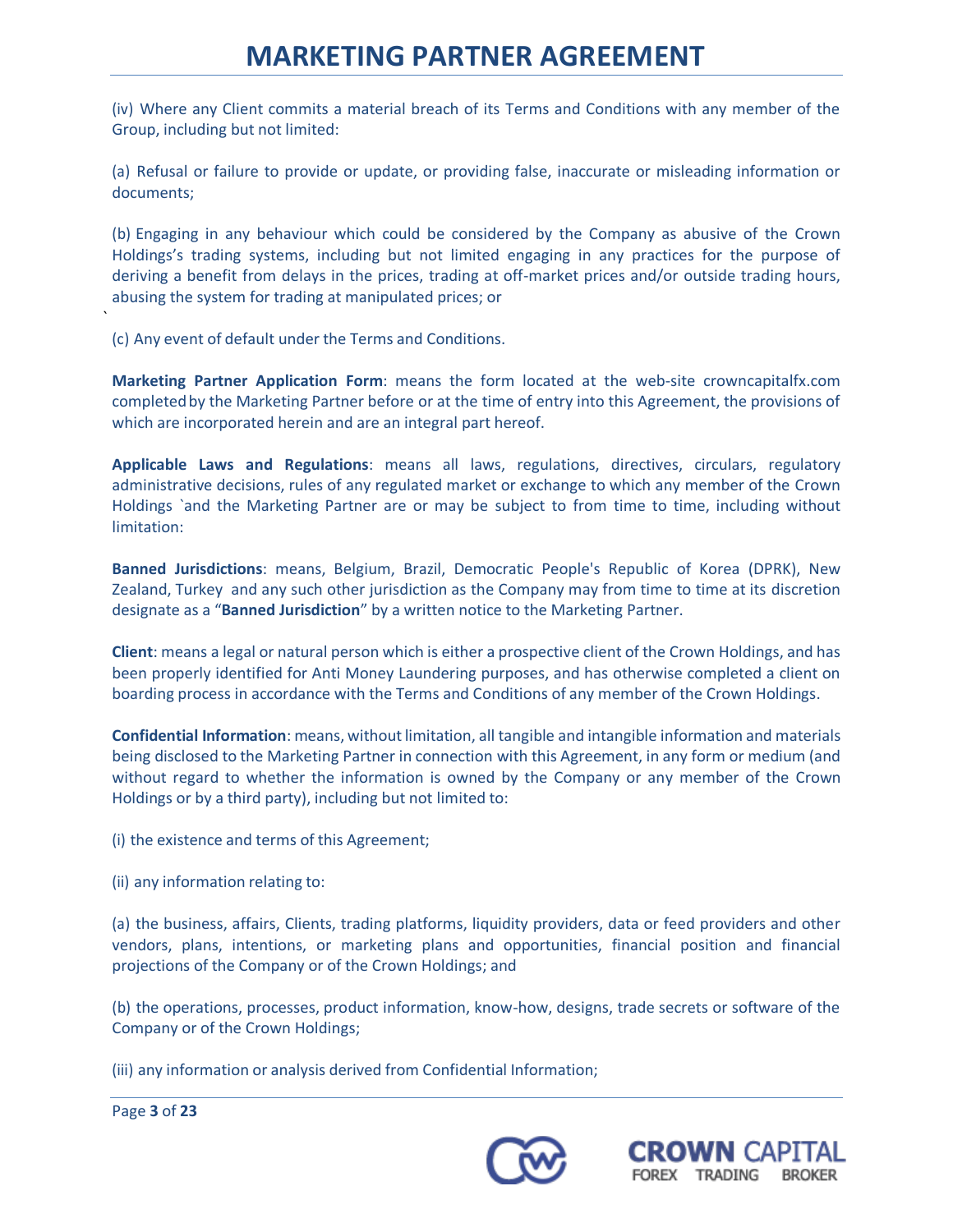but not including any information which:

(a) was available to the Marketing Partner on a non-confidential basis prior to disclosure by the Company; or

(b) the Parties agree in writing is not confidential or may be disclosed; or

(c) was publicly known at the time of the disclosure or becomes publicly known through no wrongful act or failure of the Marketing Partner (or its employees, officers, representatives or advisers).

**Intellectual Property Rights**: means without limitation patents, know-how, trademarks, rights to inventions, copyright and related rights, trade marks, business names and domain names, lists and information on any Clients, information on business or trading practices and remuneration, client incentive and loyalty schemes, commission or other similar incentive schemes for Marketing Partners and other business partners, rights in get-up, goodwill and the right to sue for passing off, rights in designs, database rights, and all other intellectual property rights, in each case whether registered or unregistered and including all applications and rights to apply for and be granted, renewals or extensions of, and rights to claim priority from such rights and all similar or equivalent rights or forms of protection which subsist or will subsist now or in the future in any part of the world.

**Marketing and Communication Guidelines**: means the guidelines under which the Marketing Partner is expected to market the company to prospective clients and the guidelines under which the Marketing Partner is expected to communicate with both prospective clients and Clients as may be amended from time to time.

**Canadian Partners:** means natural person, who has a place of residence on the territory of Canada or legal person, whose headquarters are located on the territory of Canada and who simultaneously settled the Marketing Partner Agreement.

**Qualified Trader:** A human user who was directed by an Marketing Partner and identified by a Tag ID assigned to such Marketing Partner or identified by entering a partner code assigned to such Marketing Partner; provided that:

(i) such Marketing Partner is confirmed by Company as included in the Program and is linked to the Site(s) in accordance with this Agreement,

(ii) such user has been approved by the Company and has made a minimum real money deposit of at least USD/EUR/GBP/AUD 1000, or such other minimum amount as shall be specified by the Program from time to time,

(iii) with respect to CPA commission, the user has closed at least 1 trade, or such other amount as shall be specified by the Program from time to time or agreed between the company and the Marketing Partner, and

(iv) such user is not already registered to the Site(s) under a different name or through a different identity. It is hereby clarified that neither an Marketing Partner nor any of its Marketing Partner Parties are eligible to become Qualified Traders under such Marketing Partner's Tag ID(s), and should an Marketing Partner or any of its Marketing Partner parties do register, Marketing Partner will not be eligible to receive the



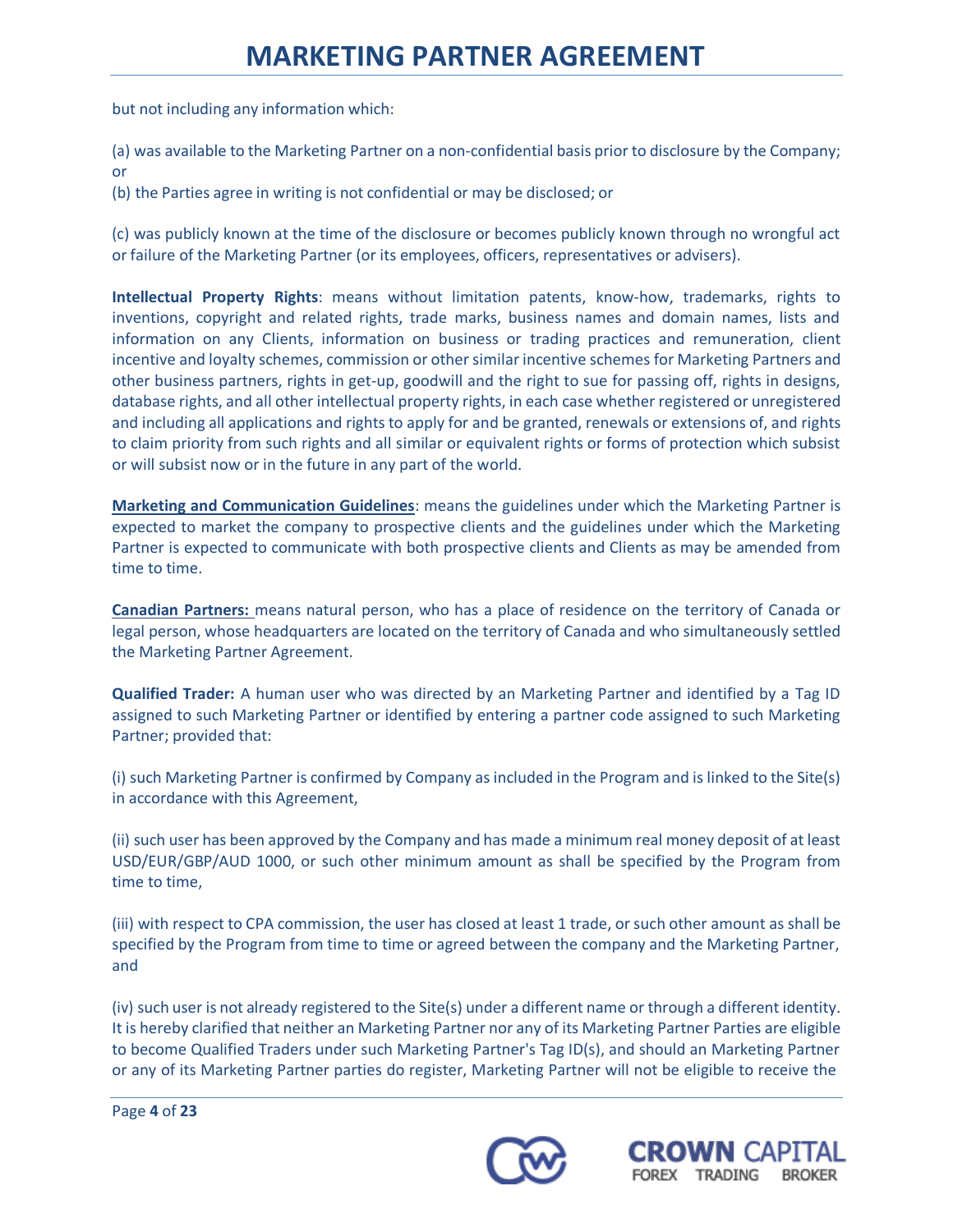applicable commission or any other compensation whatsoever. For the purposes hereof, the term "Marketing Partnerd Party" shall mean any of the following: (i) any member of Marketing Partner's immediate family; (ii) any individual, corporation, partnership, joint venture, trust, and any other body corporate or unincorporated organization, directly or indirectly controlling, controlled by or under common control with Marketing Partner.

**Referral**: the referral of prospective Clients to the Company where such referral results in a Client successfully registering for a trading account with any member of the Crown Holdings.

**Services**: the services to be provided by the Marketing Partner, as set out in Clause 3.1 below.

**Website**: means <https://www.crowncapitalfx.com/>

## **2. ESTABLISHMENT OF RELATIONSHIP**

2.1 Upon the earlier submission and completion by the Marketing Partner of the Marketing Partner Application Form or execution by the Marketing Partner of this Agreement, the Company shall conduct an initial review of the Marketing Partner. In the event the Company is willing to enter into this Agreement with the Marketing Partner, the Company's authorized representative (the "**Marketing Partner Manager**") shall contact the Marketing Partner using the contact details provided by the Marketing Partner in the Marketing Partner Application Form or otherwise and notify the Marketing Partner about provisional acceptance thereof as the Company's Marketing Partner and about commencement by the Company of the Marketing Partner due-diligence, KYC and verification process (the "**Verification Process**").

2.2 As soon as reasonably practicable after giving notice to the Marketing Partner under Clause 2.1 above, the Marketing Partner Manager shall contact the Marketing Partner and inform him of the KYC, antimoney laundering and other verification and compliance documentation that the Marketing Partner will have to provide to the Company in the course of the Verification Process, including the documents specified in Clause 2.3 below.

2.3 The Marketing Partner shall, as soon as reasonably possible upon receipt of the communication from the Company under Clause 2.2 above, provide to the Company such documents as the Company shall determine in its sole discretion for the purposes of completion of the Verification Process and as may be required for the purposes of the Crown Holdings complying with the Applicable Laws and Regulations. Without prejudice to the generality of the foregoing, the Marketing Partner shall provide to the Company copies of the following documentation:

(i) If the Marketing Partner is a natural person, the Marketing Partner's proof of residence and proof of identity in a form satisfactory to the Company;

(ii) If the Marketing Partner is a body corporate, copies of all statutory documents of the Marketing Partner, including but not limited to its memorandum and articles of association, certificate of incorporation, proof of registered address, register of directors and shareholders, certificate of good standing; and



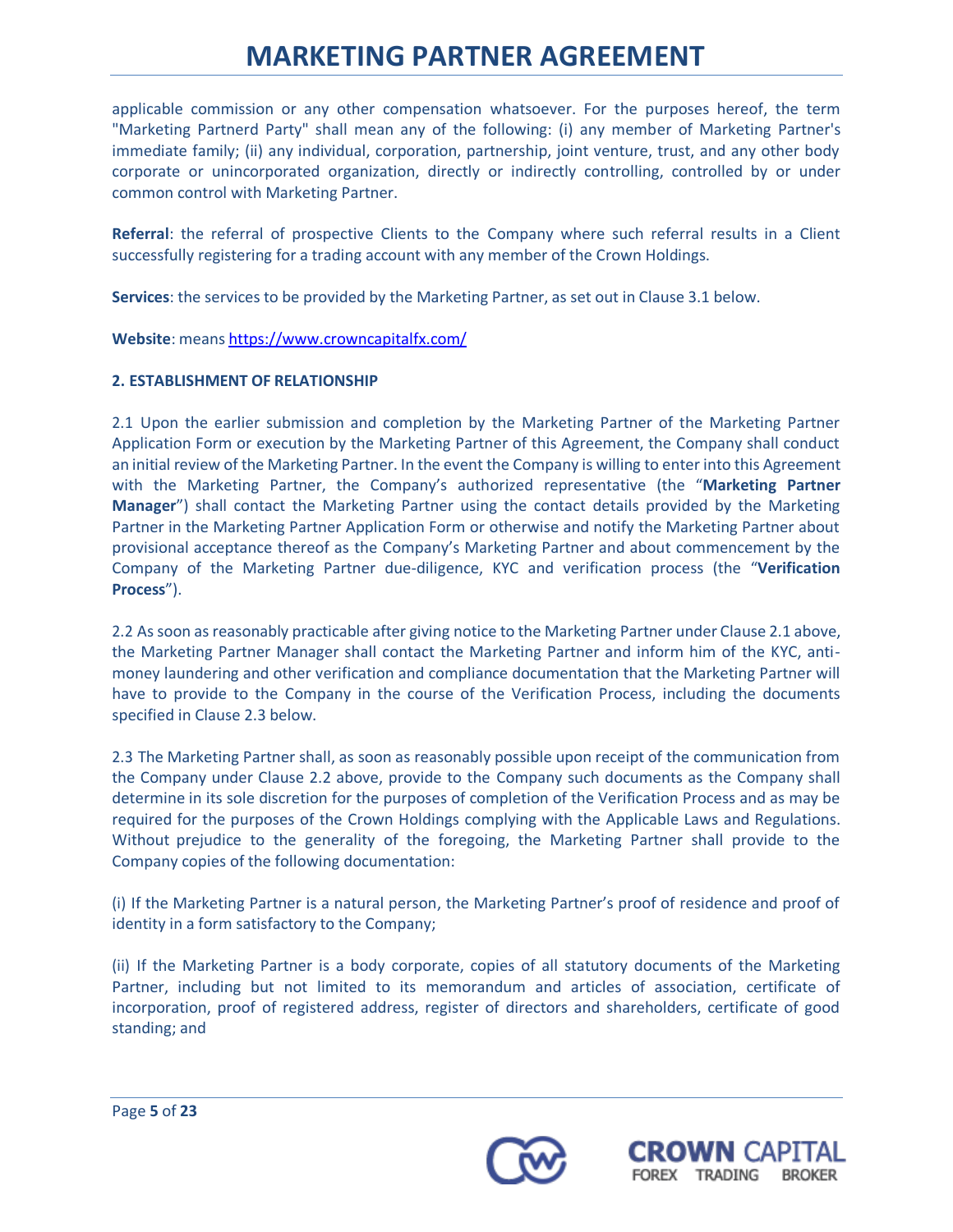(iii) Detailed description of the Marketing Partner's source(s) of traffic (Digital and offline) which the Marketing Partner intends to use for the purposes of introducing potential Clients to the Crown Holdings, including web-address of the Marketing Partner's web-site(s) and details of any off-line media or other activities operated by the Marketing Partner ("**Traffic**"). The Marketing Partner shall only obtain Traffic, including a web-site, which have been communicated and approved by the Company during the Verification Process. Where the Marketing Partner wishes to use additional and/or different Traffic, these shall be communicated and approved by the Company prior to being used by the Marketing Partner for the purpose of providing the Services.

2.4 The Marketing Partner shall ensure that all and any documents requested from it under this Clause 2 are provided to the Company in a form satisfactory to the Company before the date of any commission and any other payment becoming due to the Marketing Partner under this Agreement. The Marketing Partner understands and agrees that the Company reserves the right to withhold any commission and any other payments due to the Marketing Partner hereunder until the Verification Process is completed to the Company's satisfaction. The Marketing Partner Manager shall notify the Marketing Partner of successful completion of the Verification Process.

2.5 The Marketing Partner shall immediately notify the Company in writing in the event of any changes to its circumstances (or in the event where the Company notifies the Marketing Partner that it has become aware of such changes) that cause any of the documents submitted to the Company during the Marketing Partner Verification Process be outdated or invalid, and shall henceforth provide to the Company accurate and up-to-date documents reflecting any such changes.

## **3. REFERRALS**

3.1 In consideration of the commissions payable by the Company under Clause 7 below, the Marketing Partner agrees to serve as a point of referral and facilitator for the purposes of introducing prospective Clients to the Crown Holdings and to provide to the Company with the following Services:

(i) Provide a link from its own website to the Website.

(ii) Approach the prospective Clients and/or otherwise advertise the Website or the trading platform crowncapitalfx.com through off-line Traffic Sources.

(iii) Provide true, fair and accurate information to prospective Clientsin relation to the Investment Services offered by the Crown Holdings in respect of trading by Clients Financial Instruments that the Crown Holdings may engage in. Provide a true, fair and accurate description of the Crown Holdings business such as to enable a correct and balanced understanding by the prospective Clients of the services offered by the Crown Holdings. The Marketing Partner shall ensure that each prospective Client who approaches or is approached by theMarketing Partner is provided with information concerning the risks involved in trading Financial Instruments, including the risk of losing most of or all capital invested by a prospective Client. Such information must be not less detailed than that contained in the Risk Disclosure Statement of the Company available at [https://crowncapitalfx.com/legal-docs/crowncapital/risk](https://origin.avatrades.net/legal-docs/intl/risk-disclosure/en.pdf)[disclosure/en.pdf](https://origin.avatrades.net/legal-docs/intl/risk-disclosure/en.pdf)

(iv) Comply with any business-related instructions or directions given to the Marketing Partner by the Company in carrying out the Services provided for herein.



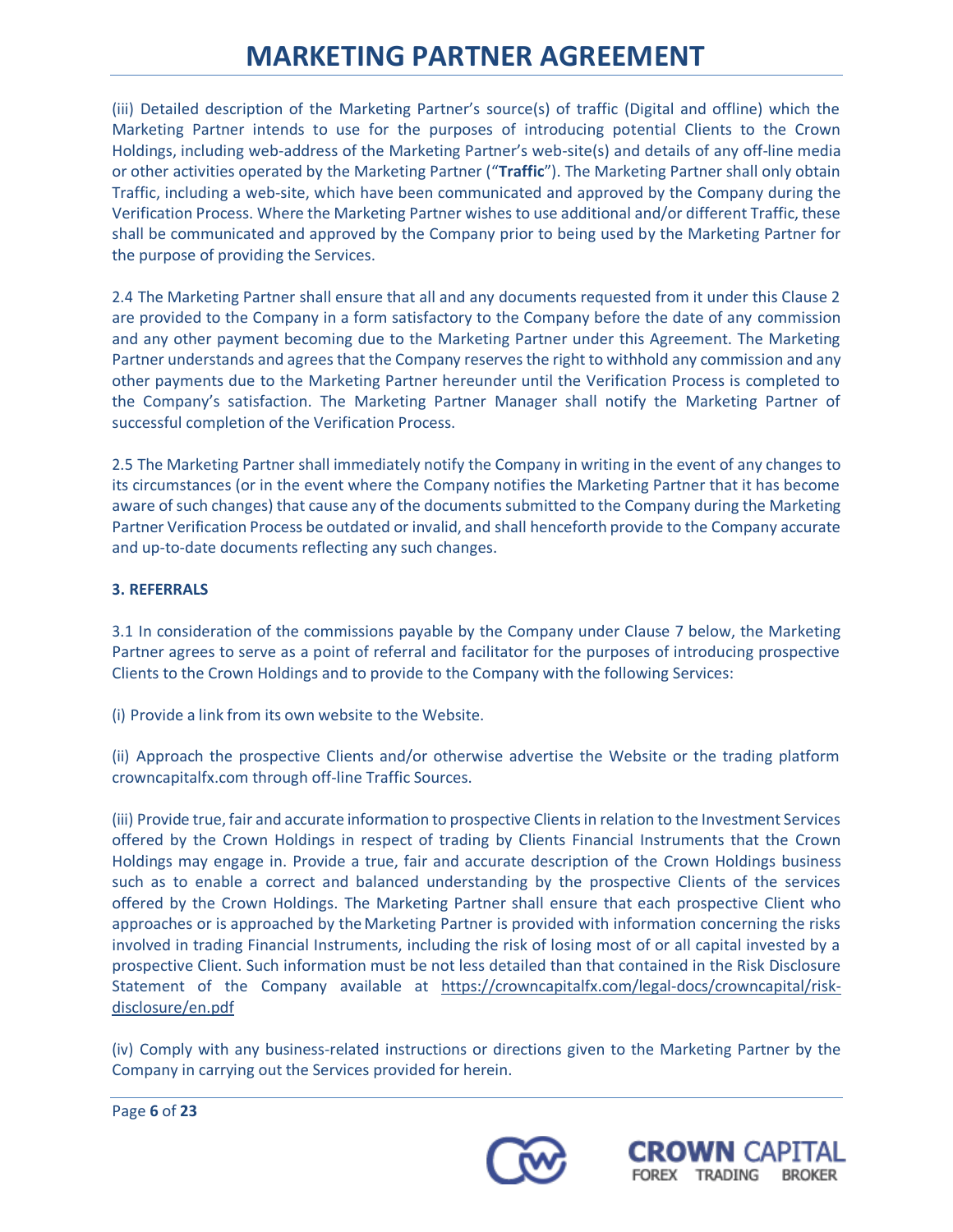(v) The Marketing Partner shall not approach any potential Clients or distribute any advertising or marketing materials whatsoever about the Crown Holdings in any Banned Jurisdictions, or outside the scope permitted by this Agreement.

(vi) The Marketing Partner shall not support the Clients on any technical or other matters associated with the Clients' trading with the Crown Holdings and shall direct the Clients to the relevant member of Crown Holdings's customer support service in the event any such matters arise. The Marketing Partner will not induce, encourage, push or promote any prospective Client (either through offline or online ways or means or in any other tactics) to enter into any portfolio management service to any Client, whether directly or indirectly, or operate or direct operation of any Client's account, even if the Client seeks to provide the Marketing Partner any authority or power of attorney to authorize such operation.

3.2 The Marketing Partner shall not allow its interests to conflict with its duties under this Agreement and shall comply with all reasonable and lawful instructions of the Company.

3.3 Where the Company, in its absolute discretion, considers that the Marketing Partner does not satisfy the requirements of the Company as set out in this Agreement or that the Marketing Partner is otherwise not fit to provide Services to the Company or Crown Holdings, the Company, in its absolute discretion may terminate this Agreement with immediate effect by giving to the Marketing Partner a written notice, without prejudice to any of the rights of the Company under this Agreement.

3.4 The Marketing Partner shall have no authority, and shall not hold itself out, or permit any person to hold itself out, as being authorised to bind the Company or any member of the Group in any way, and shall not do any act or otherwise conduct itself in such manner which might reasonably create the impression that the Marketing Partner is so authorised. The Marketing Partner shall not make or enter into any contracts or commitments or incur any liability for or on behalf of the Company. Breach of the provisions of this Clause 3.4 shall allow the Company to immediately terminate this Agreement by giving a written notice to the Marketing Partner.

3.5 The Marketing Partner shall use only such marketing or advertising materials relating to the Company or the Investment Services, as is provided to the Marketing Partner by the Company. The Marketing Partner shall not produce any such material, or use the Company's or Crown Holdings's name, logo or trademarks, without the prior written consent and approval of the Company. In cases where the logo of the Company is used in accordance with the foregoing, it must be clearly indicated that the website of the Marketing Partner is a tool for the direction of prospective Clients for registration as Clients of the Crown Holdings.

3.6 The Company shall have the right to reject, in itssole and absolute discretion, any of the Traffic Sources used by the Marketing Partner. The Marketing Partner shall, immediately upon receipt from the Company of a notification to that effect, cease using the Traffic Sources so identified by the Company for the purposes of providing services under this Agreement.

3.7 The Marketing Partner shall not give or offer any investment, tax, legal or any other advice or opinion or information (whether oral, written or electronic in any mode or medium) unless the Marketing Partner is authorized and regulated to carry out these activities. Without prejudice to the generality of the foregoing unless the Marketing Partner is authorized and regulated to do so, the Marketing Partner shall not:



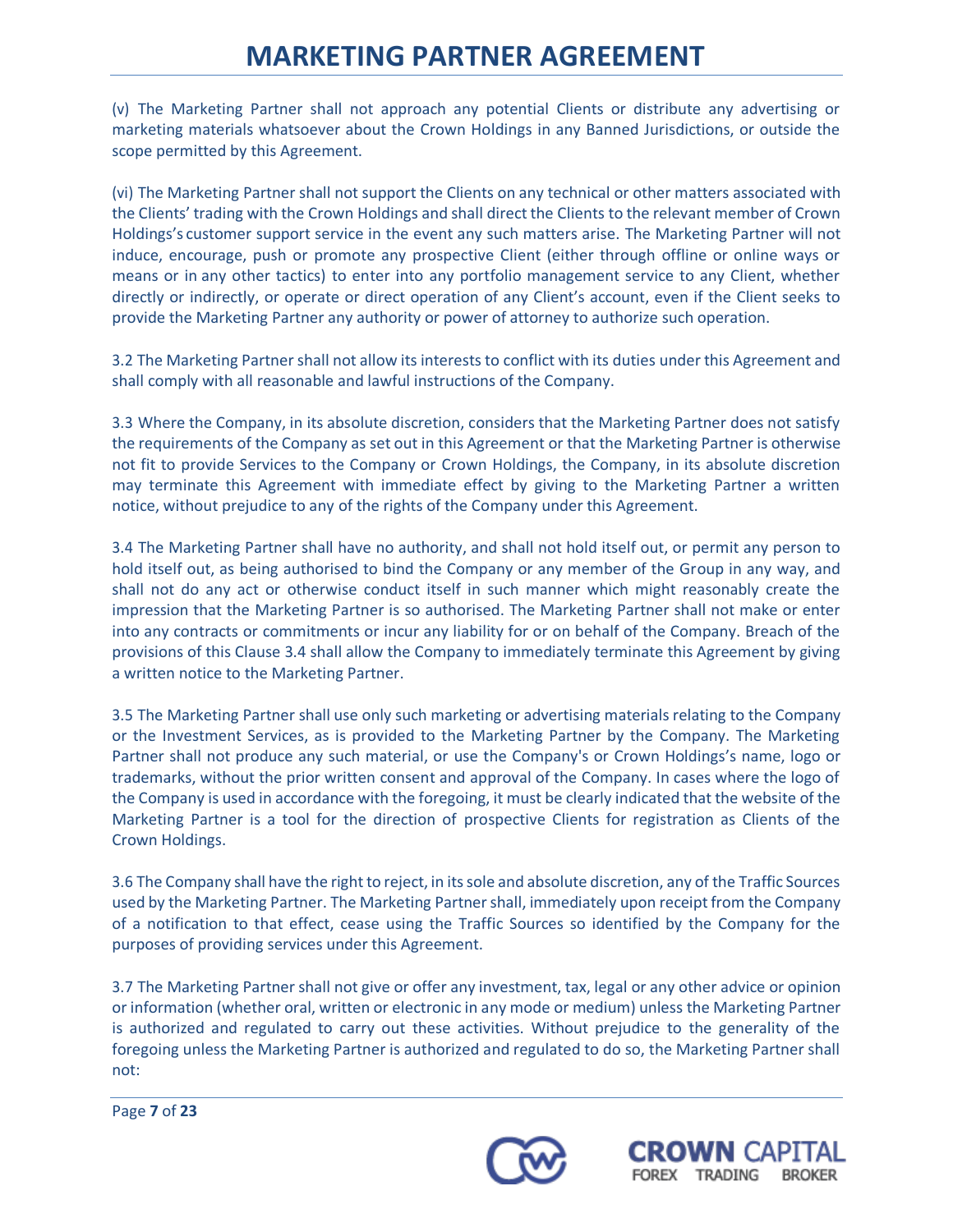(i) in consideration of any prospective or actual Client's personal circumstances provide any opinion on trading or the direction of the markets and/or of financial instruments;

(ii) in consideration of any prospective or actual Client's personal circumstances advise on any investment strategies;

(iii) in consideration of any prospective or actual Client's personal circumstances advise on opening of new positions in any financial instrument (whether offered by the Crown Holdings or not);

(iv) in consideration of any prospective or actual Client's personal circumstances advise on closing existing positions in any financial instrument (whether offered by the Crown Holdings or not);

(v) in consideration of any prospective or actual Client's personal circumstances give to any advice or recommendation on hedging positions in such Client's portfolio;

(vi) in consideration of any prospective or actual Client's personal circumstances provide any kind of custom-made trading signals to prospective or actual Clients.

3.8 The Marketing Partner:

(i) shall not represent to any prospective Clients or otherwise create an impression that such Clients are guaranteed any profits by the Crown Holdings;

(ii) shall not make any misleading statements, represent or otherwise create an impression with the prospective Clients that CFD trading is simple or that it does not require knowledge, experience and understanding of the financial markets and instruments;

(iii) shall not in any way create an impression with prospective or actual Clients (either through communication with them or otherwise) that leveraged trading in Financial Instruments offers guaranteed or risk free returns;

(iv) shall not in any way compare an account of the potential Client of the Crown Holdings to normal bank accounts or create an impression or communicate to the potential Clients that any account with the Crown Holdings bears interest and/or enjoys any statutory and regulatory protections afforded to the bank accounts;

(v) shall not manage or operate any trading account of, or for, any Client, and further shall not undertake any portfolio management (whether on discretionary or on advisory basis) for any active or prospective Client;

(vi) agrees that it will not represent to any prospective Client that the Crown Holdings will guarantee such Client against losses or limit the losses of such Client;

(vii) shall not use any language or practices that may be construed as offering any promise or guarantee of any trading gain or profits to any Client;



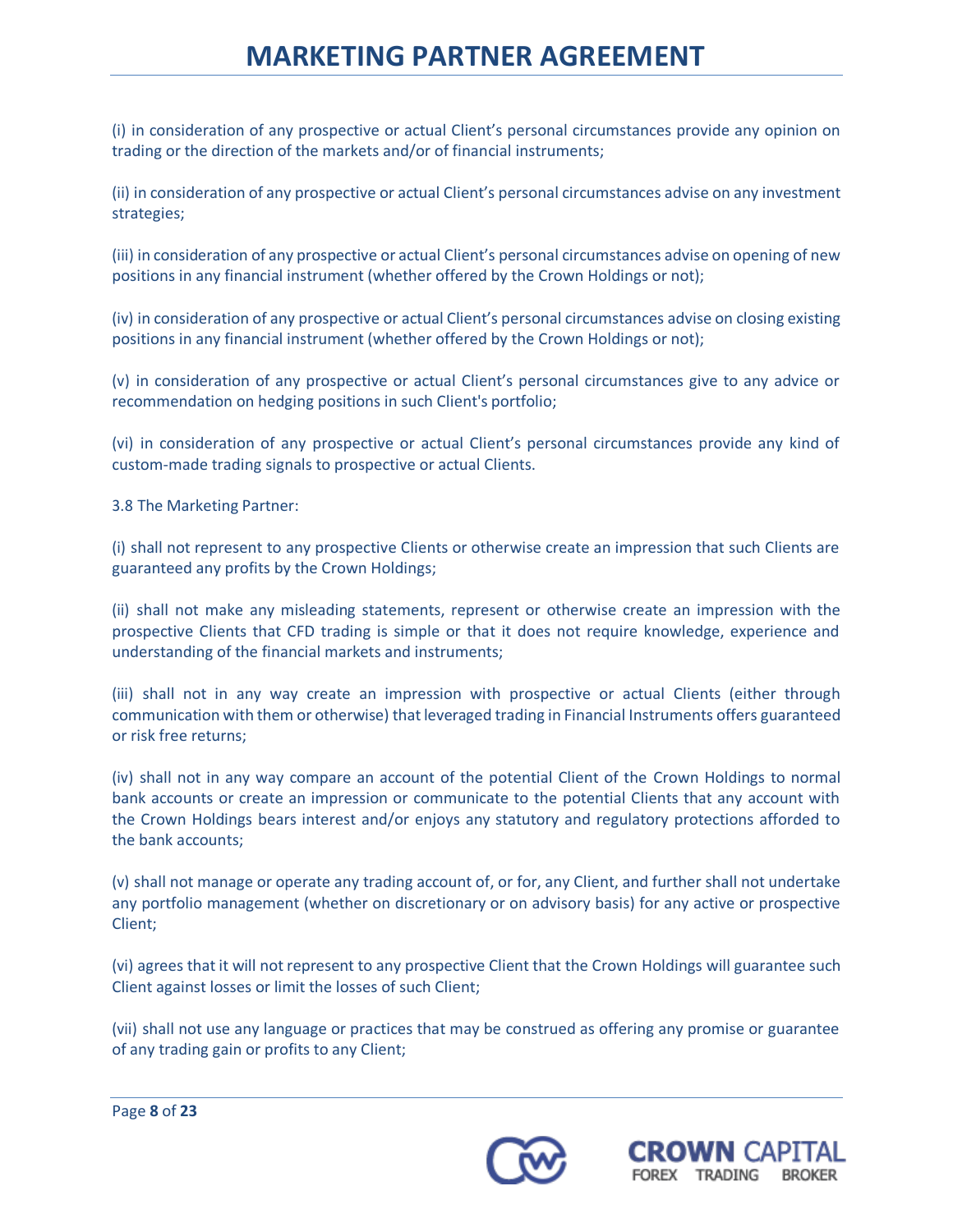(viii) shall not engage in high pressure sales tactics or any unethical techniques with regard to any Client and shall abide at all times by high ethical standards in its dealings with all Clients;

(ix) shall not seek to advise, direct or influence, directly or indirectly, how any Client will respond to the Crown Holdings's questionnaires aimed at the Company assessing the knowledge and experience of the Clientor at assessing the source of wealth and economic profile of the Client, and

(x) shall adhere at all times to the **Marketing and Communication Guidelines** of the Company.

3.9 No exclusivity is granted to the Marketing Partner by virtue of this Agreement.

3.10 The Services provided by the Marketing Partner, are provided at its own cost and risk.

3.11 In cases which the Marketing Partner works with the Company as "tier / master Marketing Partner", the Marketing Partner shall ensure that all and any Sub-Marketing Partners (as defined in 6.10 below) working under his account comply with the terms of this Agreement and the **Marketing and Communication Guidelines**. The Marketing Partner shall be directly liable to the Company for any actions of any Sub-Marketing Partners working under the Marketing Partner's account.

## **4. RELATIONSHIP WITH CLIENTS**

4.1 Marketing Partner shall not represent itself as the Company or any member of the Crown Holdings and should specify on its website (if it has any) of the nature of the Marketing Partner relationship.

4.2 Marketing Partner will not attempt to bind the Company or any member of the Crown Holdings in any manner and not to use any trademarks or signs of the Crown Holdings without prior written consent of the Company.

4.3 Marketing Partner acknowledges that all customers including Clients brought to the Crown Holdings by Marketing Partner are Crown Holdings's customers except as provided for herein any information about these customers are the exclusive and sole property of the Company. Upon termination of this agreement the customers will remain the Company's customers.

4.4 Marketing Partner shall adhere to Company advertising restrictions and policies as detailed on [www.crowncapitalfx.com.](http://www.crowncapitalfx.com/) Such terms may be adjusted by Company at its sole discretion.

4.5 Marketing Partner shall ensure that there is no conflict of interest between Marketing Partner and any Client in connection with the subject of this Agreement.

4.6 All Client accounts will be self-directed accounts. No money manager, mirror trading, copy trading or signal trader accounts shall be permitted unless the Marketing Partner is authorized and regulated to do so.

4.7 Marketing Partner will not trade on Client's behalf.

4.8 Company shall be under no obligation whatsoever to accept as a Client any Applicant introduced by Marketing Partner.

Page **9** of **23**



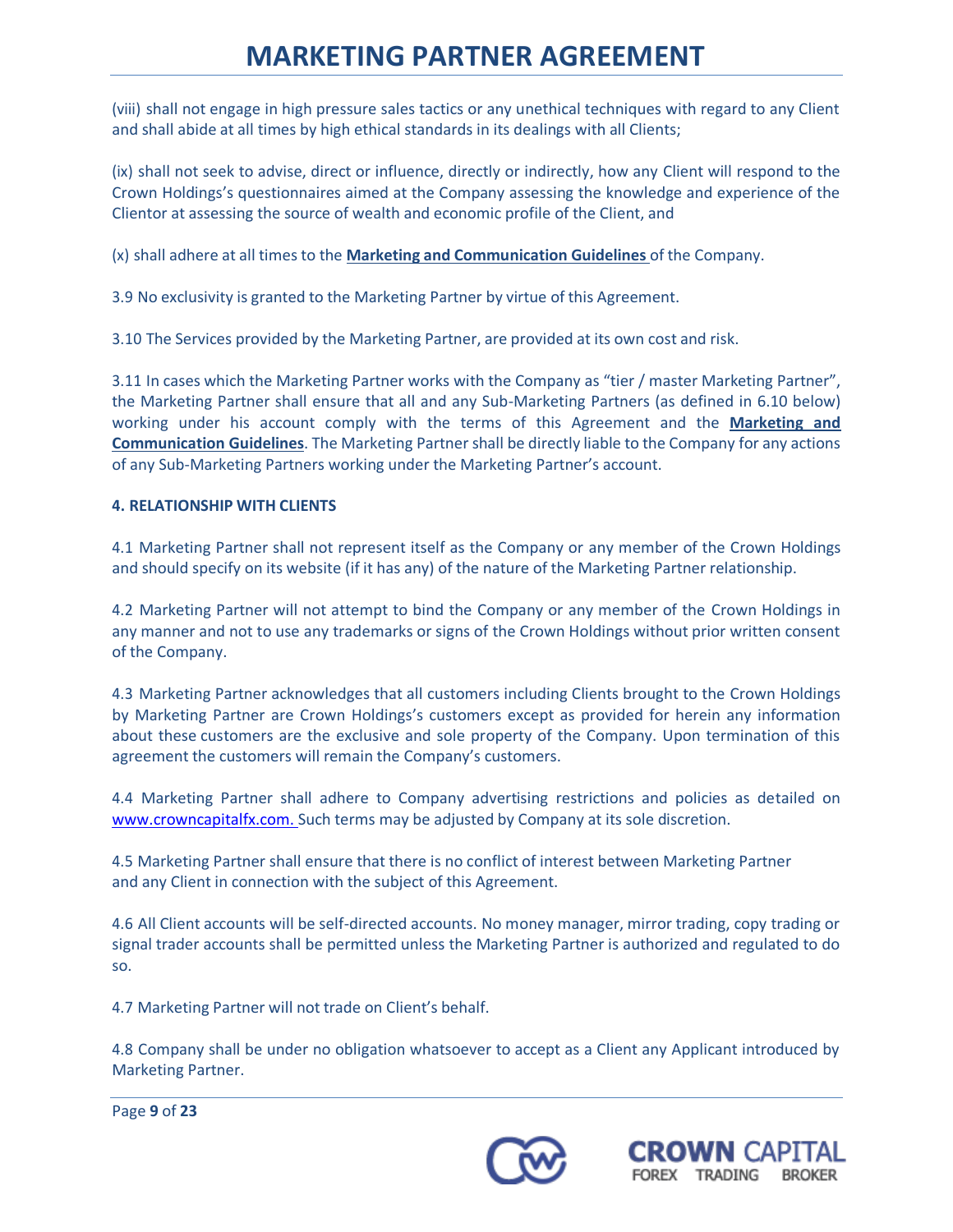## **5. COMPLIANCE WITH LAWS AND POLICIES**

5.1 Each Party shall, at its own expense, comply with the Applicable Laws and Regulations relating to its activities under this Agreement, as they may change from time to time, and with any conditions binding on it in any applicable licenses, registrations, permits and approvals.

5.2 The Marketing Partner hereby represents that it shall at all times comply with the Applicable Laws and Regulations of the Crown Holdings in providing such Services.

5.3 The Marketing Partner shall comply with the **Marketing and Communication Guidelines** which the Marketing Partner confirms it has read, understood and accepted. A copy of the Marketing and Communication Guidelines can be accessed on [https://www.crowncapitalfx.com/.](https://www.crowncapitalfx.com/)

5.4 The Marketing Partner understands that the Company is authorised and regulated in the conduct of its activities and shall adhere at all times to Applicable Laws and Regulations. The Marketing Partner understands, accepts and agrees that it will at all times ensure that none of its actions cause any actual or potential breach of the Applicable Laws and Regulations by the Crown Holdings and undertakes to cooperate with the Company in any requests aimed at achieving or enhancing Crown Holdings compliance with the Applicable Laws and Regulations.

5.5 The Marketing Partner undertakes to cooperate, if required by any relevant authority in connection with the Services which it provides to the Company pursuant to this Agreement and to allow the Company, the Company's Compliance function or its internal or external auditors as well as its national competent authorities effective access to: (a) data (including all communications and all documentation in whatever mode or form) related to the Services which it provides to the Company pursuant to this Agreement without withholding or delaying any such access or data; and (b) the business premises of the Marketing Partner.

5.6 The Marketing Partner shall ensure that all communications in which it engages in the course of providing Services to the Company in accordance with the provision of this Agreement, (whether oral, written, electronic or otherwise and through whatever mode or medium) including in relation to Crowncapitalfx, are fair, clear, not misleading and not aggressive and that nothing in its communication or interaction with any Client, will be untrue, unfair, misleading or aggressive. The Marketing Partner agrees and accepts that this will be the subject of assessment at regular intervals by the Company, as deemed appropriate by the Company at its sole discretion. The Marketing Partner undertakes to cooperate fully with the Company at all times and to provide all such documentation, records of communication as well as other information and clarifications that may be required by the Company in order to enable the Company to undertake such assessments.

5.7 The Marketing Partner shall not engage in any conduct which gives the impression that the regulated status of the Crown Holdings applies to the Marketing Partner, or that the Investment Services provided by the Crown Holdings are provided by the Marketing Partner.

5.8 The Marketing Partner is and remains responsible at all times to ensure that any material, documents or information provided by the Company are in accordance with the laws of the country in which such material, documents or information are marketed or used or are to be marketed or used.

Page **10** of **23**



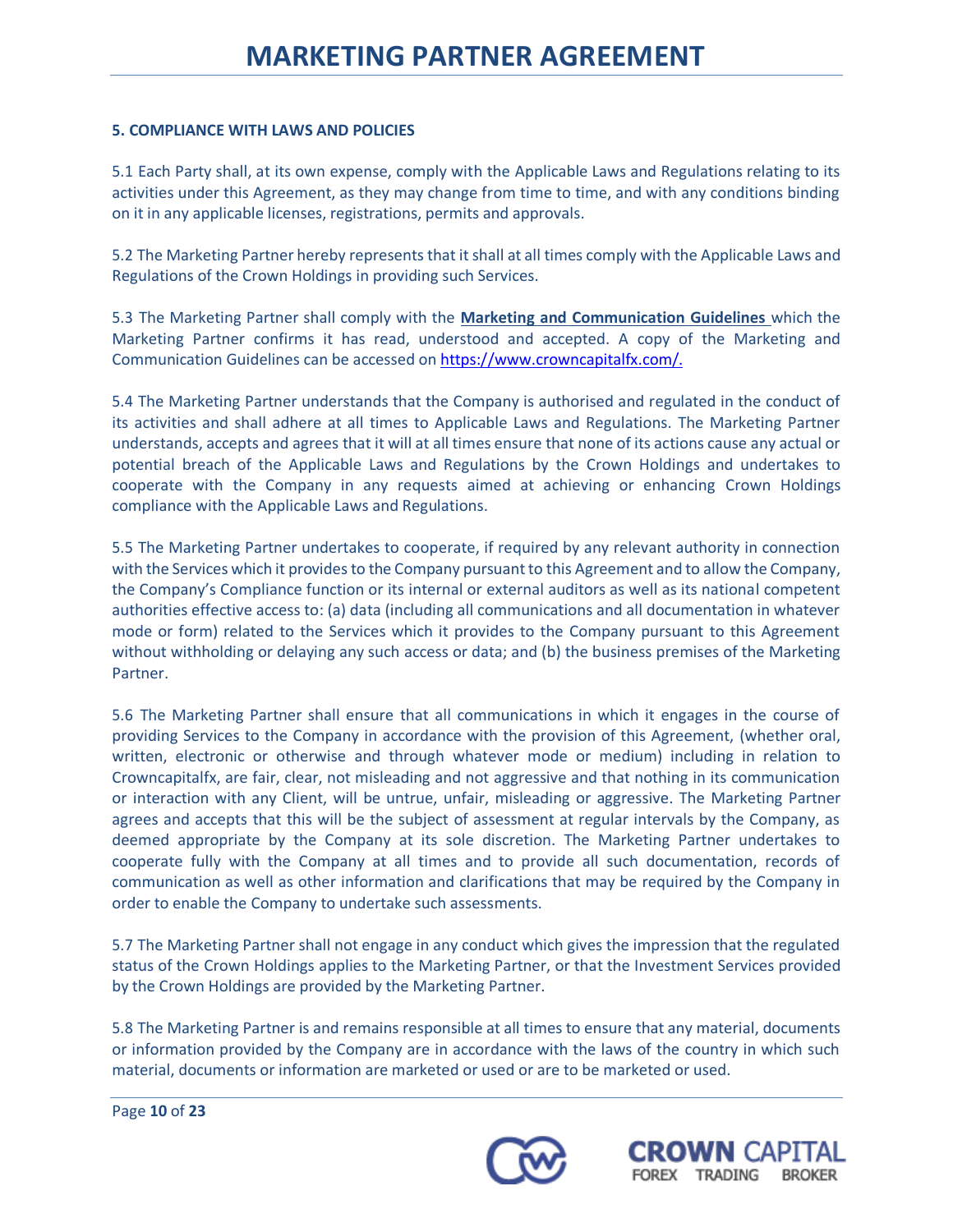## **6. ANTI-BRIBERY COMPLIANCE**

6.1 The Marketing Partner agrees and accepts not to engage or encourage directly or indirectly in any conduct that may be construed to be an act of bribery or corruption of any government or public official or any other executive (including indicatively corporate executives) who can make, direct or influence a decision, and to comply with all laws, statutes and regulations relating to anti-money laundering and corruption which are applicable to it.

6.2 The Marketing Partner shall on no occasion make or offer a paymentin money or in kind, or otherwise offer or accept any inducement seeking to: (a) obtain or retain business; (b) obtain a share/percentage in the payment; or (c) induce someone to behave improperly, irrespective of whether they are government, public or private sector officials or employees.

## **7. COMMISSION AND PAYMENT**

7.1 Subject to the provisions of this Clause 7 and subject at all times to the Marketing Partner being in full compliance with its obligations under this Agreement, the Marketing Partner shall be entitled to Commission if a prospective Client referred by the Marketing Partner registers with any member of the Crown Holdings accepting the Terms and Conditions, and continuously complies with the relevant compliance, anti-money laundering, know-your-customer requirements, trading and other terms and conditions. The Marketing Partner acknowledges, understands, agrees and accepts that the Crown Holdings retains at all times the sole right as to whether to accept a prospective Client as a Client of the Crown Holdings and that it will at no time be permitted to participate in Crown Holdings assessment of the knowledge and experience of the prospective Client of Financial Instruments or in the Crown Holdings assessment of the source of wealth and economic profile of the prospective Client for the purposes of any member of the Crown Holdings complying with its legal obligations pertaining to the combating of financial crime and money laundering, or in any other assessment or evaluation of the prospective Clients that the Crown Holdings may undertake for any reason.

7.2 The amount of commission and or other payments (collectively the "**Commission**") payable shall be as determined in accordance with Fee schedule agreement agreed between the Company and the Marketing Partner. Notwithstanding anything to the contrary in this Agreement or in any Fee schedule agreement, no Commission will be payable to the Marketing Partner prior to the registration and compliance with the other conditions referred to herein of five (5) prospective Clients referred by the Marketing Partner who make a minimum required deposit as determined by the Crown Holdings and open and close at least one trade (the "Minimum NAC Requirement"). Once the Minimum NAC Requirement has been achieved, Commission will be payable to the Marketing Partner with respect to all Clients referred by the Marketing Partner from the first such Client, all in accordance with the other provisions of this Agreement and any applicable fee schedule agreement.

**FOR THE REMOVAL OF ANY DOUBT IT IS HEREBY CLARIFIED THAT THE COMPANY RESERVES THE RIGHT, AT ITS SOLE AND ABSOLUTE DISCRETION, TO CHANGE, MODIFY, ADD OR REMOVE, AT ANY TIME, ANY CRITERIA APPLYING TO ANY COMMISSIONS, INCLUDING WITHOUT LIMITATION, SETTING ANY BASELINE, THRESHOLD, MINIMUM DEPOSITS/EARNINGS AND/OR OTHER REQUIREMENT(S) FOR RECEIVING ANY COMMISSION.**



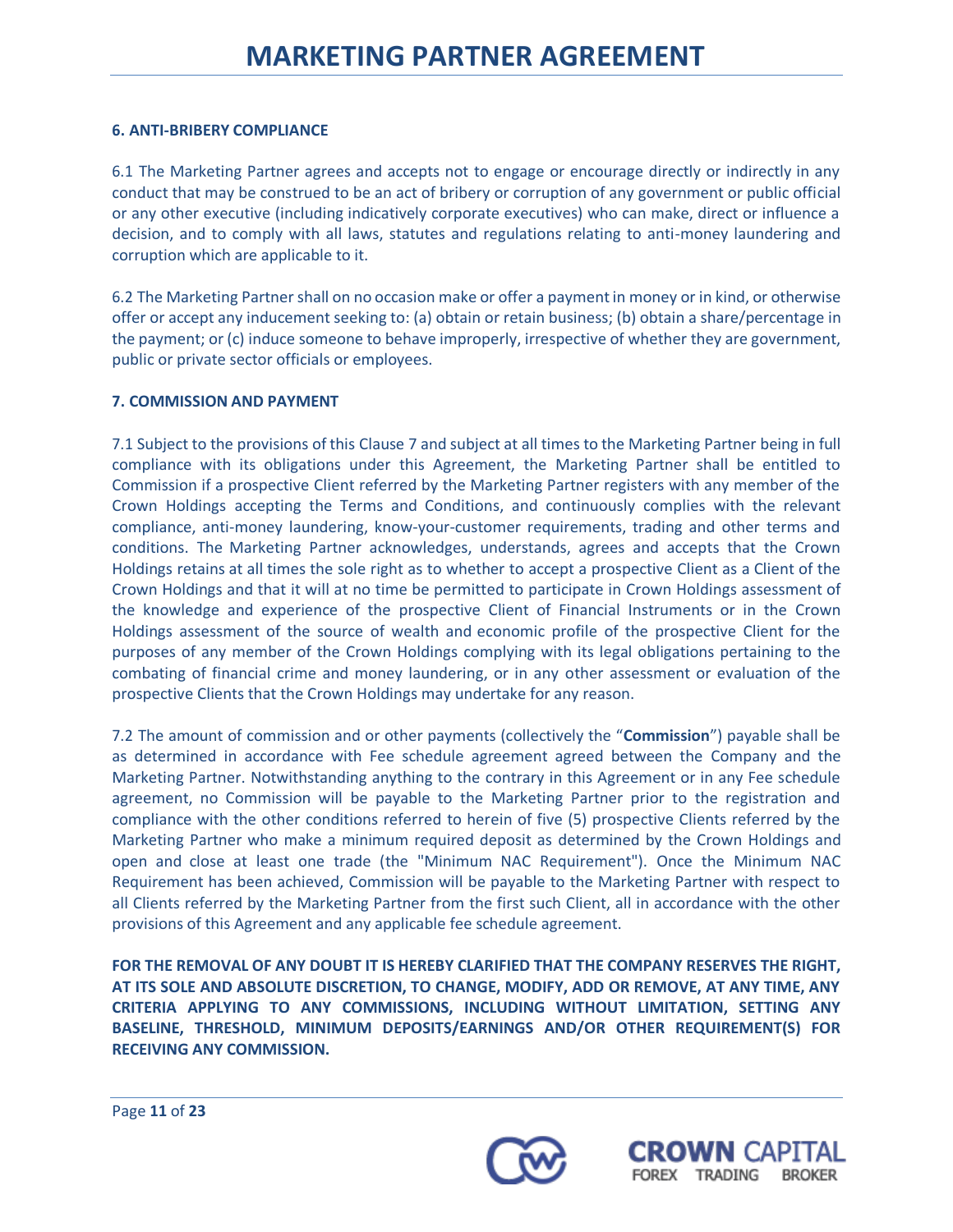7.3 The Company shall within 15 (fifteen) Business Days of the end of each calendar month in which any Clients referred by the Marketing Partner had any trading activity in their trading accounts with the Company, make payment as per the agreed Fee schedule.

7.4 The Company shall have a right to suspend and/or withhold any accrued but unpaid Commissions in the event of breach by the Marketing Partner of any provision of this Agreement or of any applicable law or if the Company has a reason to believe that there is a Non-Qualified Traffic in the Marketing Partner account. In the event that the Company determines the activity constitutes Non-Qualified Traffic, the Company shall recalculate or withhold the Commissions accordingly and in its sole discretion. It is hereby further clarified that in any event that the Company determines that the suspected transactions are in fact Non-Qualified Traffic, the Company shall have the right, in addition to any other right or remedy available to it under this Agreement or applicable law, to render the link assigned to such Marketing Partner inoperative, to change the Marketing Partner's compensation plan (including retroactively) and immediately block Marketing Partner's access to the Company's Marketing Partner program, with no compensation to Marketing Partner. Marketing Partner hereby irrevocably waives any claim or demand against the Company, its Marketing Partners, its directors, officers, shareholders, employees in respect of such action taken by the Company.

7.5 "Non-Qualified Traffic" means traffic from the Marketing Partner and/or Clients and/or any deposit and/or revenues generated by any Client which the Company has reason the believe in its sole and absolute discretion to: (i) have been obtained by illegitimate means(including without limitation to those relating to e-mail marketing and "spamming"); (ii) be false and/or non-compliant with the Marketing Partner program (including collusion between Marketing Partners and Clients or encouragement of trading activity intended to generate Commissions and not profits); (iii) have been obtained by misleading conducts and/or through collusion and/or manipulation of Crown Holdings services, system, bonuses and/or promotions (including without limitation, via offers to share the Commissions directly or indirectly with Customers, and any other unauthorized use of any third party accounts, copyrights or trademarks), in each case, regardless of whether or not it actually causes harm to the Company or Crown Holdings.

7.6 For avoidance of doubt and without derogating from the generality of the foregoing, the Marketing Partner shall not be entitled to receive Commissions and/or any other payment (pursuant to any arrangement between the Marketing Partner and the Company) if the Company has a reason to believe that the Client trading accounts are owned and/or managed by the Marketing Partner and/or any of its shareholders and/or officers and/or any of their family members and/or dependents and/or relatives.

7.7 The Company reserves the right to take legal actions against the Marketing Partner in the event the Marketing Partner shall attempt to manipulate the Company and/or abuse the Company's Marketing Partner program. Without limitation of the foregoing, the Company reserves the right to withhold, setoff and/or deduct from any payment due to Marketing Partner hereunder in the event of such manipulation and/or abuse and may also terminate this Agreement with immediate effect.

Page **12** of **23** 7.8 The Marketing Partner undertakes to provide to the Company as soon as reasonably practicable after the date of this Agreement coming into effect, and in any event not later than the date on which the first payment of the Commission becomes due, accurate wire transfer details or other pre-agreed upon payment methods which shall indicate the Marketing Partner as the sole beneficiary of the payment. The Company shall have a right to reject any payment to the Marketing Partner hereunder if the Marketing Partner is not the sole beneficiary in the payment details provided by the Marketing Partner to the



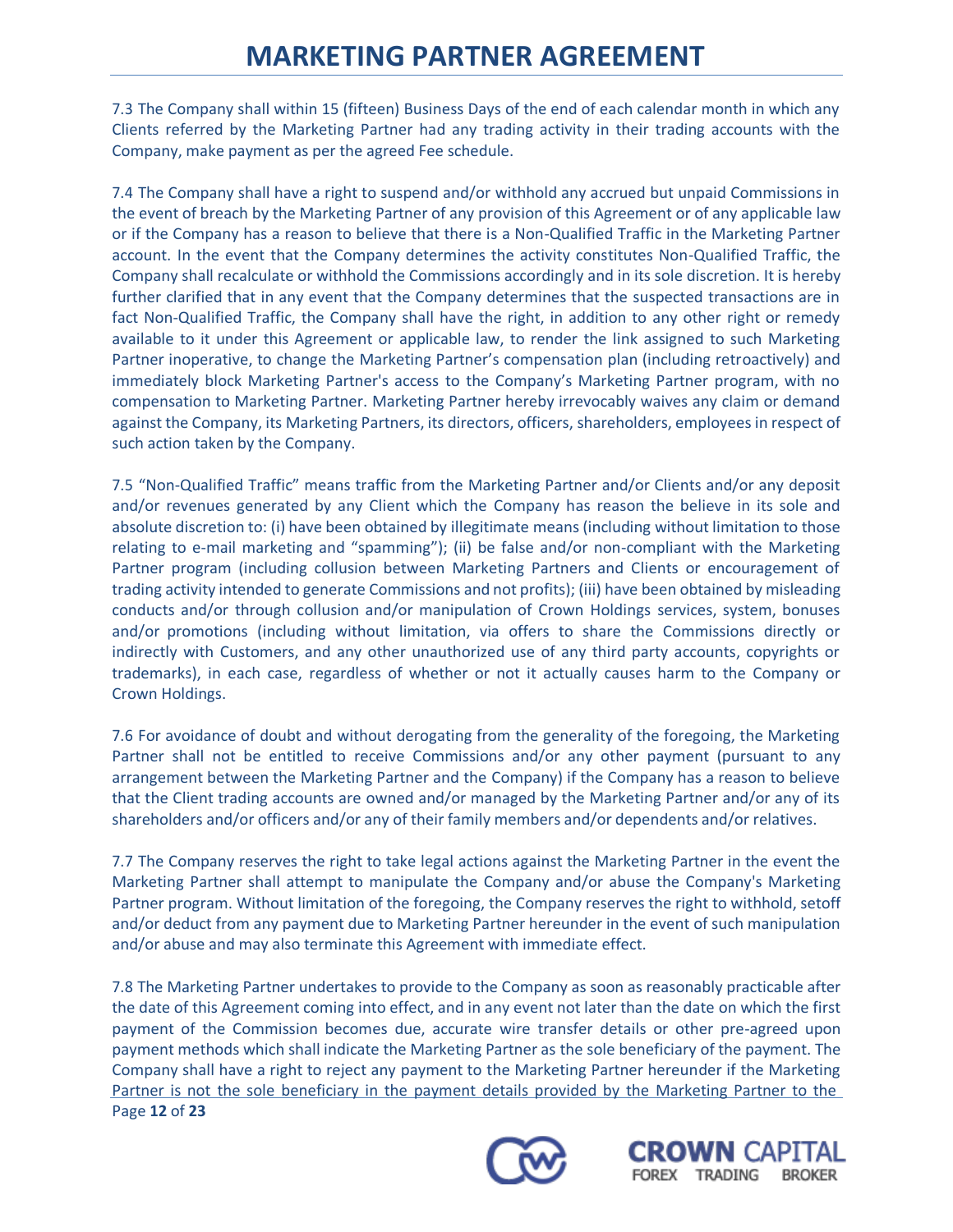Company. The Company shall not be liable for any errors or inaccuracies in the payment details provided by the Marketing Partner.

7.9 Commission shall be payable to the Marketing Partner in United States Dollars only, unless the Company elects at its discretion to effect a payment in any other currency.

7.10 The Marketing Partner shall bear its own costs in providing Services hereunder and shall be solely responsible for the payment of all its personnel, marketing, communication, administration and other overhead expenses, taxes and/or charges and/or fees and duties arising from the provision of Services pursuant to this Agreement (including on domain and other internet related payment).

7.11 It is agreed by both Parties, that the Commission payable by the Company to the Marketing Partner is subject to review from time to time and change by the Company in its absolute discretion.

7.12 Without prejudice to the provisions of Clause 24 (Indemnity and Remedial Action) below, the Commissions payable by the Company under this Agreement shall be subject to malus and clawback, such that in the case of Adverse Action against the Company or Crown Holdings, the Company may refuse to make further payments of Commission, and/or may demand repayment of any Commissions already paid to the Marketing Partner up to the amount of a reasonable estimate of the Company's loss resulting from such breach or failure. The Company and the Marketing Partner agree that the provisions of this Clause 7.9 are without prejudice to any other rights which the Company or Crown Holdings may have against the Marketing Partner, whether arising under law, contract or otherwise.

7.13 Where the Marketing Partner refers to the Crown Holdings persons who also become Marketing Partners of the Company ("**Sub-Marketing Partner**"), the Marketing Partner, in effectively a Master Marketing Partner capacity, shall be entitled to such payments as shall be agreed between the Company and the Marketing Partner in writing.

7.14 The Company may, in its sole and absolute discretion, provide additional remuneration in the form of a reward, based on qualitative and other criteria that the Company may establish from time to time, having also regard to Applicable Laws and Regulations.

7.15 The Company has the absolute right, after giving prior notice to the Marketing Partner, to change the Commission payable to the Marketing Partner for reasons related to the Company's remuneration policy by giving to the Marketing Partner at least 15 Business Days' advance notice by e-mail. Where the Marketing Partner does not return to the Company with written objections to the proposed changes to the Commission and continues to provide Services after receiving or being deemed to have received notice in accordance with the provisions of this Agreement, the Marketing Partner will be deemed to have accepted such change in the Commission payable, by conduct. For the avoidance of doubt, any change in Commission made hereunder shall apply, from the date on which any such change became effective, shall apply with respect to both the Clients referred by the Marketing Partner prior to such change and the Clients referred after such change, but shall not affect any payments of Commission accrued up to the effective date of such change.

7.16 In addition, the Company may, in its sole discretion, retroactively change the Commission payable to the Marketing Partner, in the event that the Company has a reasonable suspicion of a manipulation of the Company and/or the Trading Platform and/or of any abuse of the Marketing Partner Program and/or of





Page **13** of **23**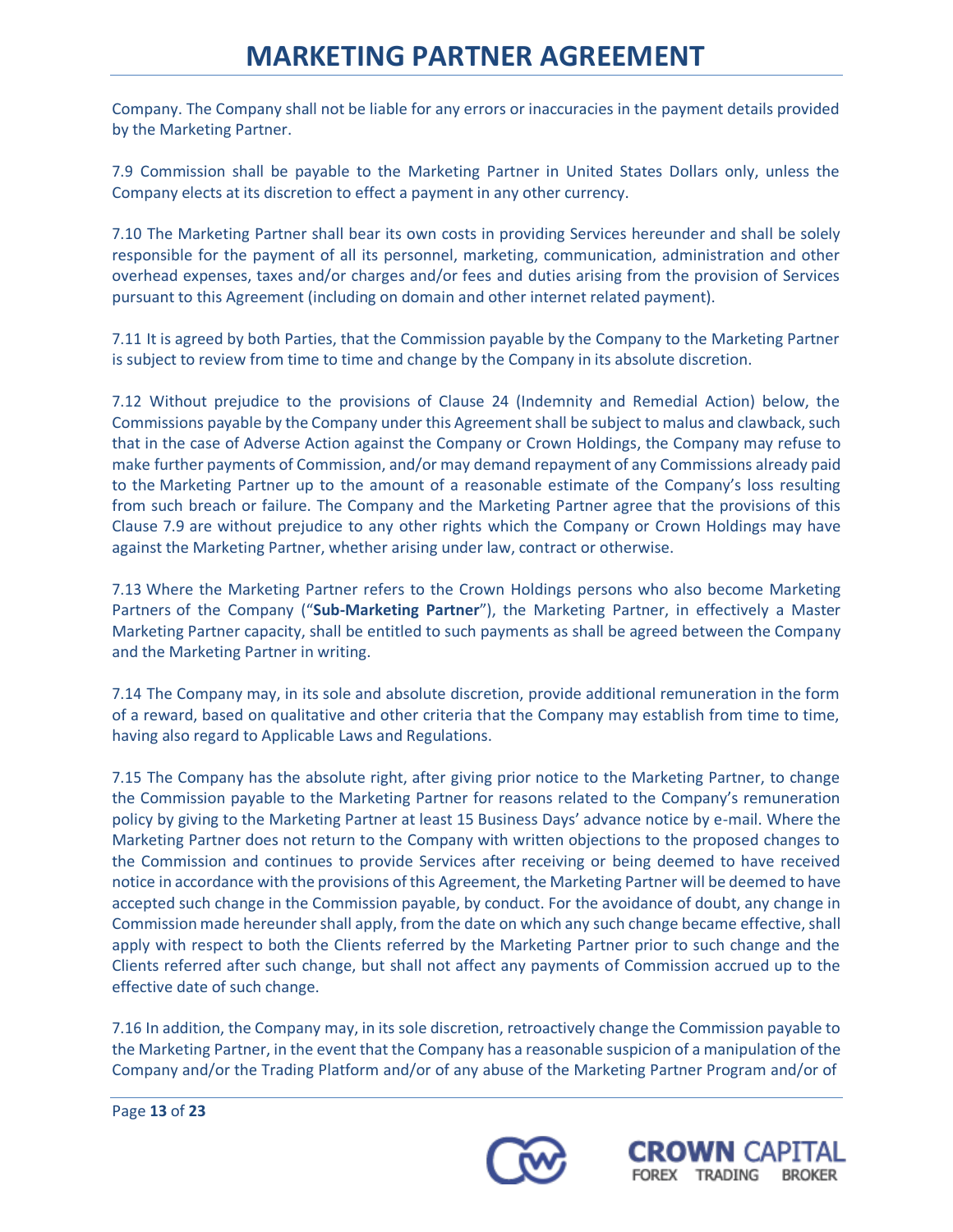the Marketing Partner's compensation plan (including collusion between Marketing Partners and Customers or encouragement of trading activity intended to generate Commissions and not profits) and/or from any other reasonable grounds in the Company's sole and absolute discretion. In such event, effective as of the date specified in the Company's notification to the Marketing Partner regarding the change of the Commission, the Marketing Partner shall be compensated under the new compensation plan and it shall not be entitled to receive any payment under the previous compensation plan (and in the event that any payments have already been made under the previous compensation plan, the Marketing Partner shall immediately return the Company any such payment and the Company shall also be permitted to deduct such payments from any future payments due to the Marketing Partner, which may cause an Marketing Partner's account to be in a negative balance.

7.17 The Marketing Partner is prohibited from receiving or handling any funds from any Client for any purpose whatsoever, whether as recipient for its own account or for the purpose of relaying or delivering such funds to any other person or entity, including, without limitation, the Company.

## **8. ANTI-MONEY LAUNDERING**

8.1 Without prejudice to the provisions of Clause 8.2 below, when introducing Clients, the Marketing Partner hereby undertakes not to refer any Client which it knows or believes or reasonably should have known or believed may be involved in any money-laundering or terrorist financing activities.

8.2 The Marketing Partner shall provide the Company with any information the Company deems as necessary in relation to its obligation to undertake an assessment of the Marketing Partner with respect to money laundering risk.

8.3 The Marketing Partner shall update the Company by written notice, as soon as possible, about any change (whether actioned or expected) in its corporate, financial and legal status and with respect to any regulatory, judicial, police or other investigations in its affairs or affairs of its shareholders and key personnel.

### **9. OBLIGATIONS OF THE COMPANY**

9.1 The Company shall use its reasonable efforts to provide the Marketing Partner with the information the Marketing Partner reasonably requests in writing in order to carry out its duties, including marketing information, details related Financial Instruments.

9.2 The Company shall, as set out in Clause 7.7 above, not be responsible for any costs incurred by the Marketing Partner unless such costs have been agreed by the Company in writing, in advance.

9.3 The Company shall:

(i) be under no obligation to follow up on any referral made by the Marketing Partner or to provide Investment Services to any natural or legal person referred to it by the Marketing Partner.

(ii) have the entire discretion to reject any prospective Client or to terminate any Client referred to it by the Marketing Partner for any reason that it deems appropriate, including without limitation for matters pertaining to its commercial policy or regulatory compliance with the Applicable Laws and Regulations.

Page **14** of **23**



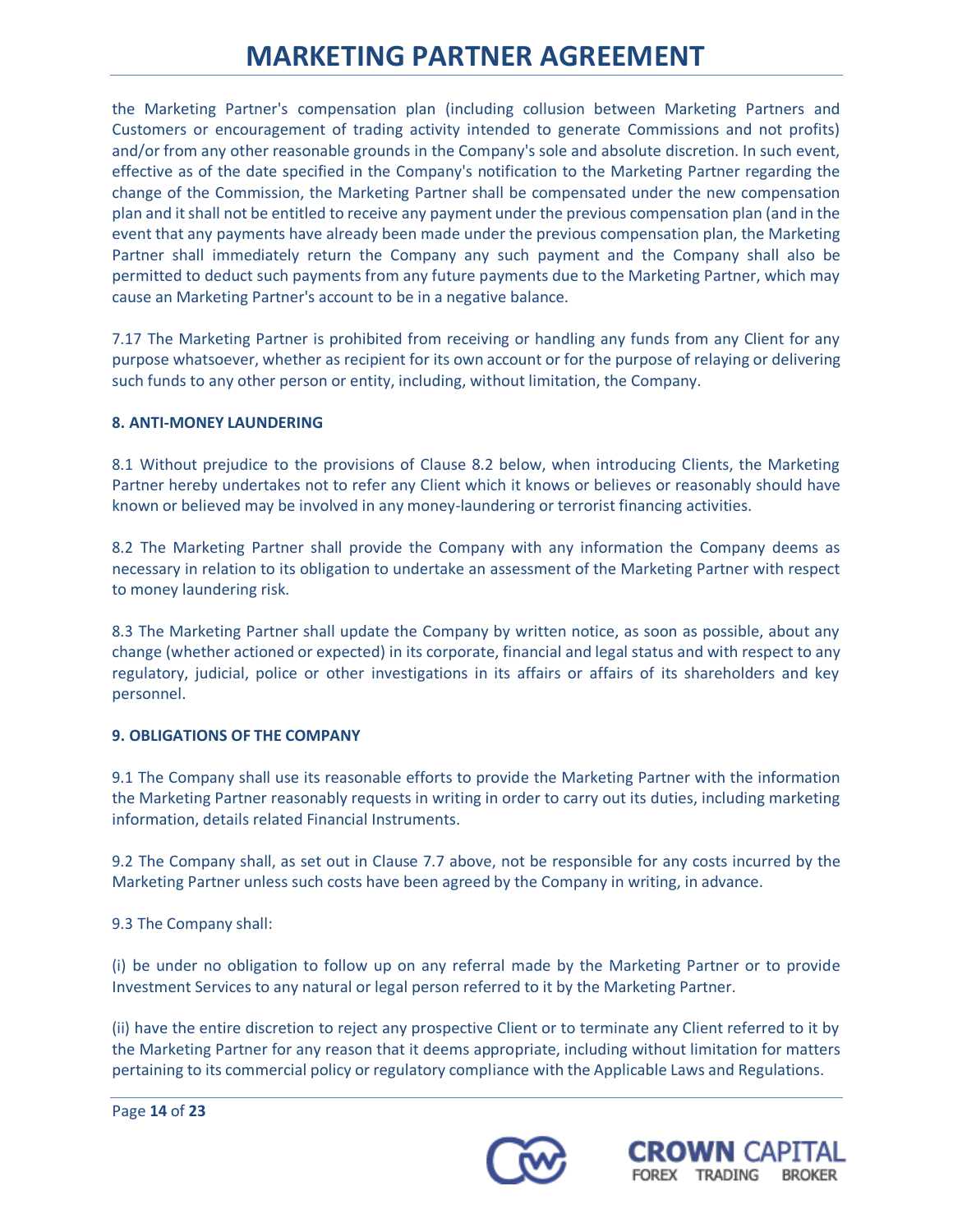(iii) have the full and sole right to decline any prospective or actual Client that fails the Crown Holdings assessments and requirements for knowledge and experience as well as for the reason of anti-money laundering and financial crime prevention.

## **10. REPRESENTATIONS AND WARRANTIES**

10.1 Where the Marketing Partner is a natural person, it hereby represents and warrants to the Company the following:

(i) it hasthe capacity to enter into this Agreement and to perform the Services provided for hereunder,

(ii) itshall not be in breach of the Applicable Laws and Regulations in providing the Services,

(iii) it is not bankrupt or subject to any administrative, insolvency order, tax or other proceedings, and

(iv) has not been convicted for any criminal activity or been subject to any sanctions, regulatory or other investigations, for unlawful or unethical conduct or breach of any law, regulation or professional conduct other than minor traffic offenses.

10.2 Where the Marketing Partner is a legal person, it hereby represents and warrants to Company as follows:

(i) It has full power and authority to execute and deliver this Agreement and to perform its obligations hereunder and to provide the Services and transactions contemplated hereunder and that there are no other undertakings or agreements preventing it from committing itself in accordance with this Agreement and performing its obligations hereunder.

(ii) The execution and delivery of this Agreement, and the performance by the Marketing Partner of its obligations hereunder, have been duly authorized by its relevant governance bodies in accordance with applicable law and its internal statutes and regulations.

(iii) This Agreement, upon execution and delivery by the Company and the Marketing Partner, will constitute the legal, valid and binding obligations of the Marketing Partner, enforceable against the Marketing Partner in accordance with its terms.

(iv) The Marketing Partner and its shareholders, Board of Directors and key staff have not been subject to any legal or regulatory investigations or been subject to any sanctions or fines or other penalties for breaches of the Applicable Laws and Regulations applicable to it, including without limitation, any fines or sanctions for breaches of and financial services laws and regulations.

10.3 The Marketing Partner hereby warrants and undertakes that the information provided on the Marketing Partner Application Form is true, fair, complete and accurate. The Company has the right to constantly monitor the activities of the Marketing Partner for the purpose of ensuring compliance with the provisions of the Marketing Partner Application Form and this Agreement. In the event in which any such information is or becomes false, misleading or inaccurate, the Marketing Partner agrees and accepts that the Company shall have the right to terminate this Agreement with immediate effect by a written notice to the Marketing Partner.



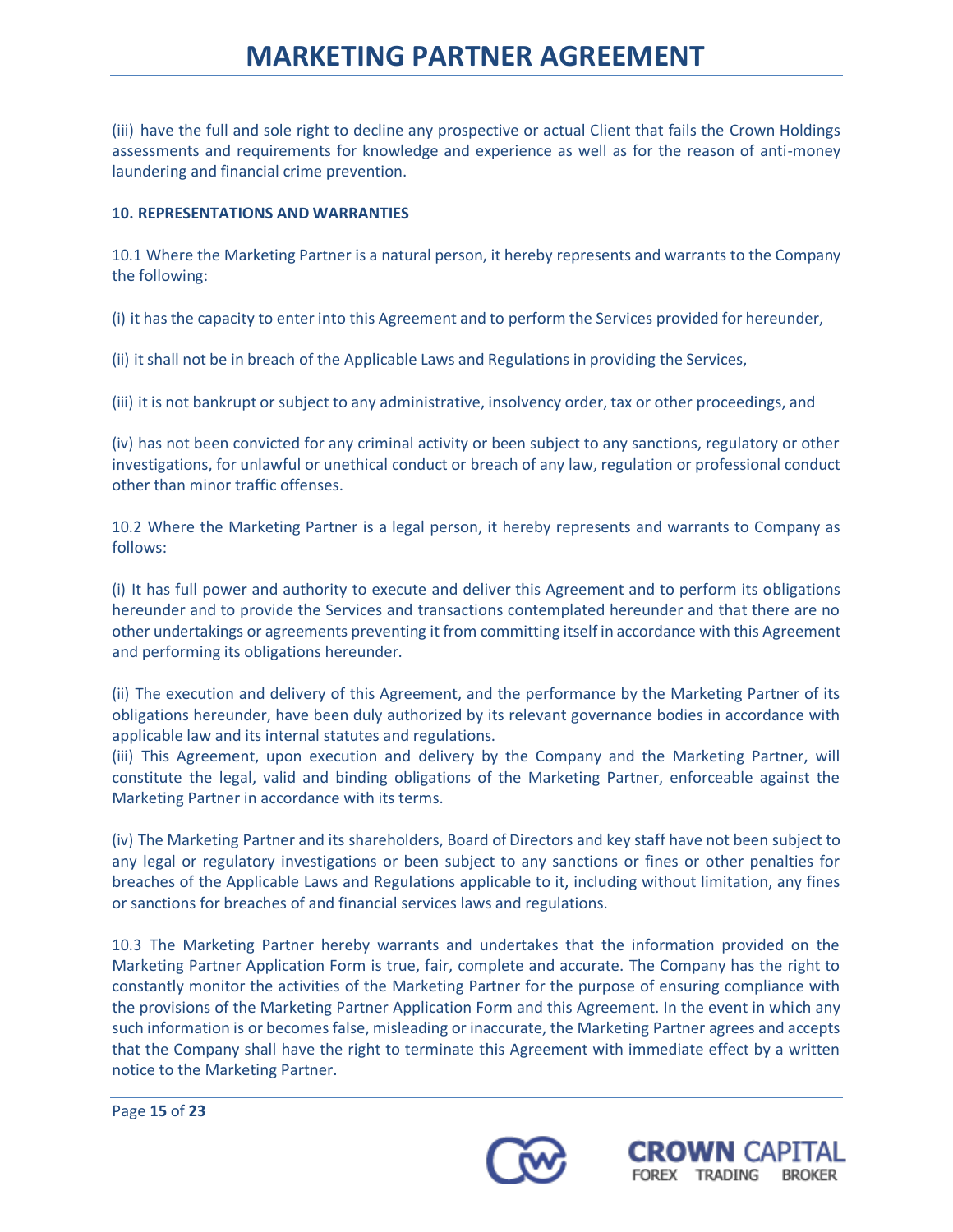10.4 The Marketing Partner acknowledges that Clients referred to the Company become Clients of the Crown Holdings and are not clients of the Marketing Partner and further, that it shall refrain at all times from any action which could be construed by prospective or actual Clients to indicate that there is a contractual or other legal relationship between the Clients and the Marketing Partner. The Marketing Partner undertakes to inform prospective Clients that their legal relationship is solely with the Crown Holdings and that all communications with respect to their ISAs and their trading at large shall be solely with the Crown Holdings.

10.5 The Marketing Partner undertakes that it shall not solicit or entice away from the Crown Holdings, any Clients of the Crown Holdings, either for the benefit of itself or any third party and shall not encourage or facilitate the migration of any Client to any competitor of the Crown Holdings for the duration of this Agreement and for a period of two (2) years after termination of this Agreement may have taken place.

### **11. INTELLECTUAL PROPERTY**

11.1 The Marketing Partner acknowledges and agrees that Intellectual Property Rights belonging to the Company and Crown Holdings, shall remain the proprietary property of the Company and Crown Holdings as appropriate, and that nothing in this Agreement or in any disclosures made during the course of this Agreement or emanating therefrom shall be construed as granting to the Marketing Partner any right, entitlement, licence, patent, copyright, design licence or any other Intellectual Property Rights which may now or hereafter exist. Nothing in this Agreement shall be deemed to be a waiver, transfer or entitlement to any such Intellectual Property Rights by the Company or Crown Holdings.

11.2 Subject to the provisions of this Clause 11 (Intellectual Property), the Marketing Partner may use Crown Holdings logo and brand names with the prior written permission of the Company in accordance with Clause 3.5 above.

## **12. CONFIDENTIALITY**

12.1 The Marketing Partner undertakes that it shall not at any time during this Agreement, and for a period of five (5) years after termination of this Agreement, disclose to any person any Confidential Information concerning the business, marketing strategy, affairs and Clients of the Company or clients of any member of the Crown Holdings, except as permitted by Clause 12.2 below.

12.2 The Marketing Partner may disclose the Company's Confidential Information:

(i) to its employees, officers, representatives or advisers who need to know such information for the purposes of carrying out the Marketing Partner's obligations under this Agreement. The Marketing Partner shall procure that its employees, officers, representatives or advisers to whom it discloses the Crown Holdings Confidential Information comply with this Clause 12 and are bound by relevant confidentiality and professional undertakings to the Marketing Partner; and

(ii) as may be required by law, a court of competent jurisdiction or any governmental or regulatory authority

Page **16** of **23** 12.3 No Party shall use any other Party's Confidential Information for any purpose other than to perform



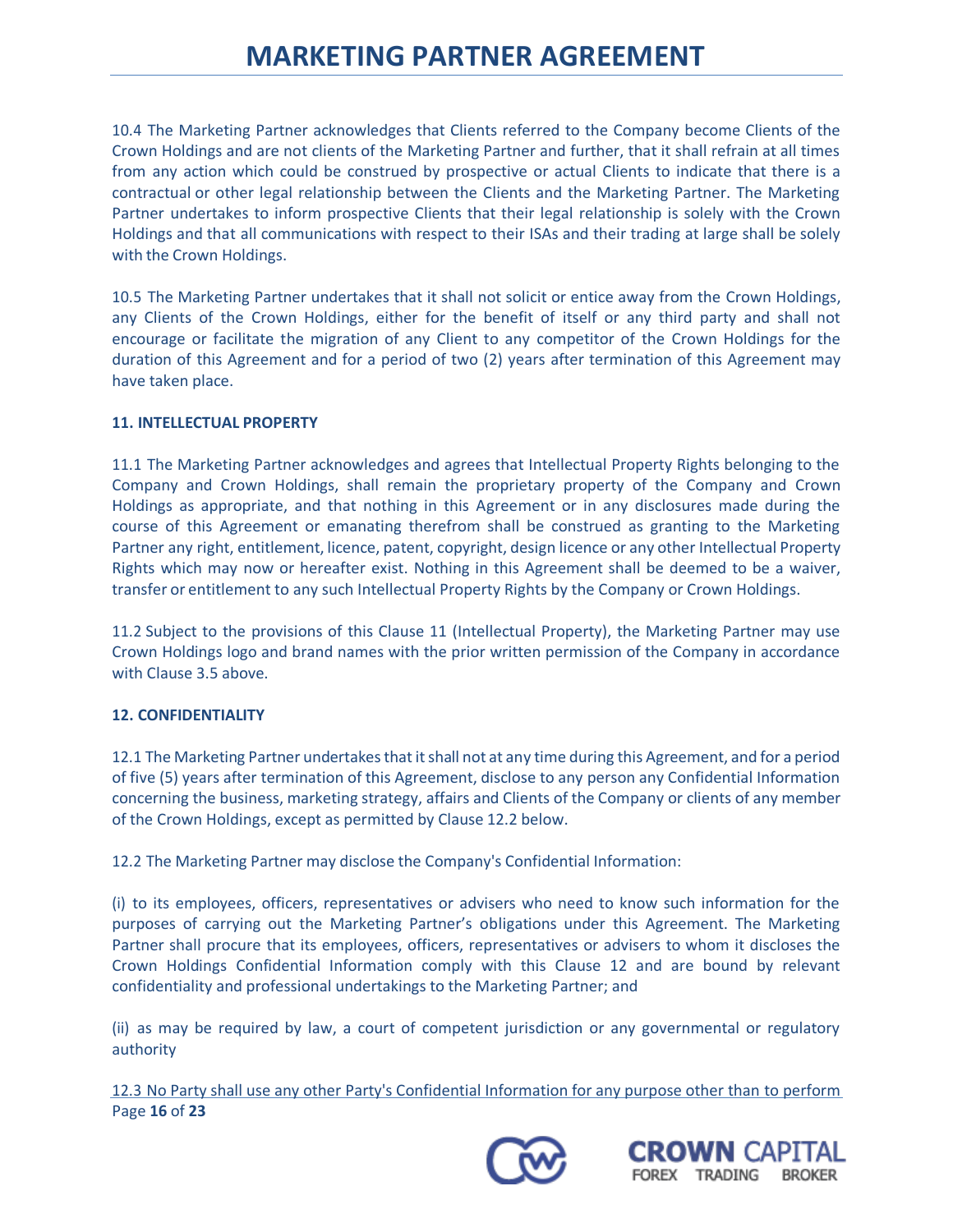its obligations under this Agreement.



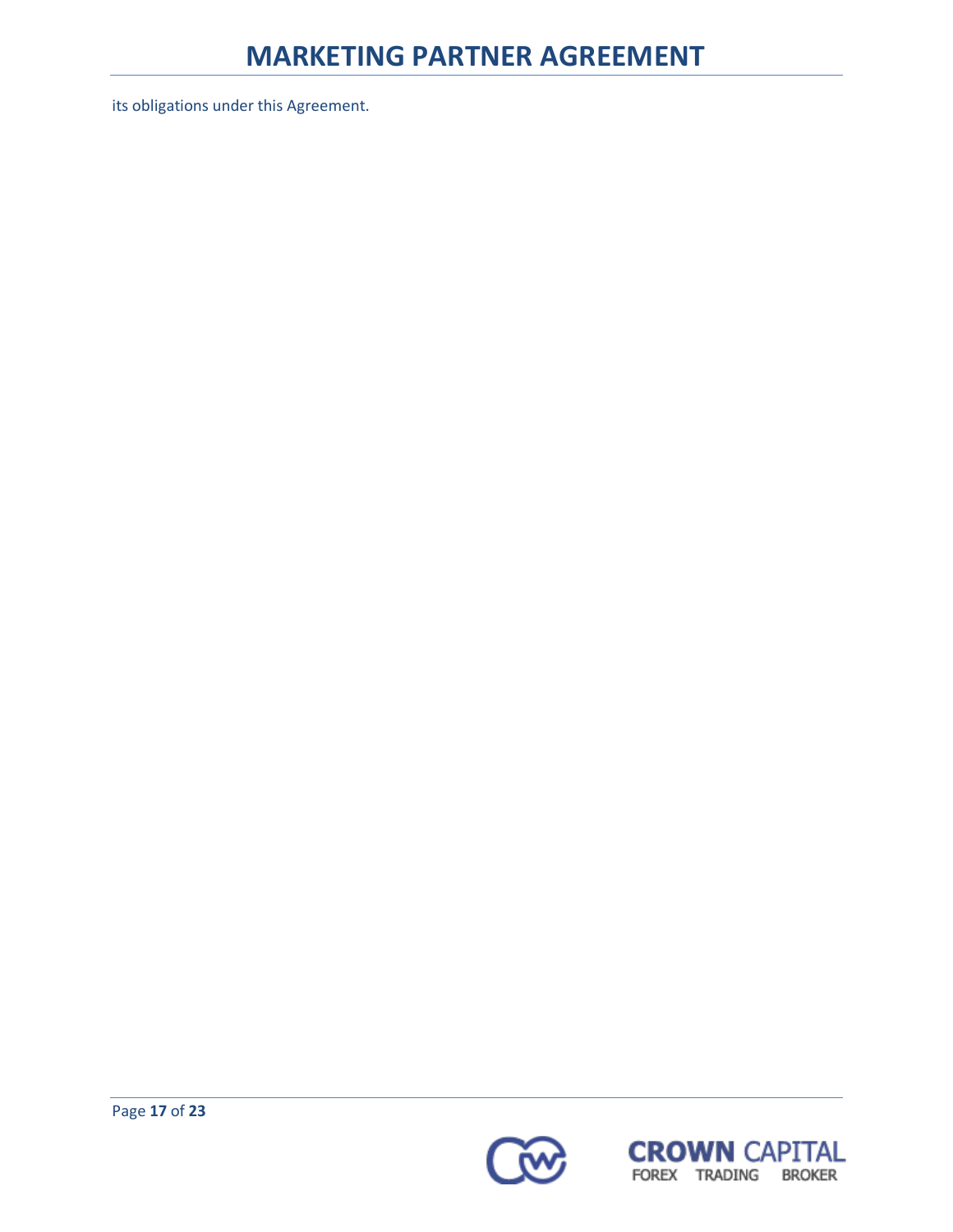12.4 All documents and other records (whether verbal, in writing, electronic or otherwise, stored in whatever mode or medium) containing Confidential Information supplied to or acquired by the Marketing Partner from the Company shall be returned promptly to the Company on termination of this Agreement, and no copies shall be kept. Where Confidential Information has been kept in physical, electronic or other mode of storage, the Marketing Partner shall return one copy to the Company and confirm to the Company that it has deleted all other copies, other than one single copy it may deem necessary to maintain so as to defend itself in any action in front of any court of competent jurisdiction or any governmental or regulatory authority.

## **13. COMMENCEMENT AND DURATION**

13.1 This Agreement shall take effect in accordance with clause 27 below and shall continue until terminated earlier in accordance with Clause 14 below.

## **14. TERMINATION**

14.1 Without affecting any other right or remedy available to it, and subject to the provisions of Clause 20 below, either Party may terminate this Agreement for any reason, at any time, after providing to the other Party five (5) Business Days' written notice.

14.2 The Company shall have a right to terminate this Agreement with immediate effect by a written notice to the Marketing Partner at any time during any evaluation period.

14.3 Without prejudice to the provisions of Clauses 14.1 and 14.2 above, the Company may terminate this Agreement with immediate effect by giving written notice to the Marketing Partner if:

(i) the Marketing Partner commits a material breach (as determined by the Company in its reasonable opinion) of this Agreement, including without limitation, a breach of any of its obligations under this Agreement (including where the Marketing Partner provides false, inaccurate or misleading KYC, compliance and anti-money laundering information under Clause 2 hereof) or in general the conduct of the Marketing Partner is one that the Company, acting at its discretion and reasonably, deems to cause regulatory or reputation issues to the Company;

(ii) the Marketing Partner produces or uses any advertising on marketing in breach of the requirements of Clause 3.6 above;

(iii) the Marketing Partner rejects any proposed change in Commission communicated to it by the Company pursuant to Clause 7 above;

(iv) the Marketing Partner is in breach of the provisions of Clause 3.1 (ii) and (vi) above;

(v) where any Client referred by the Marketing Partner commits any breach of the Terms and Conditions of any member of the Crown Holdings, including without limitation, a breach in relation to abusive or unfair trading practices or manipulation of the electronic trading platform;



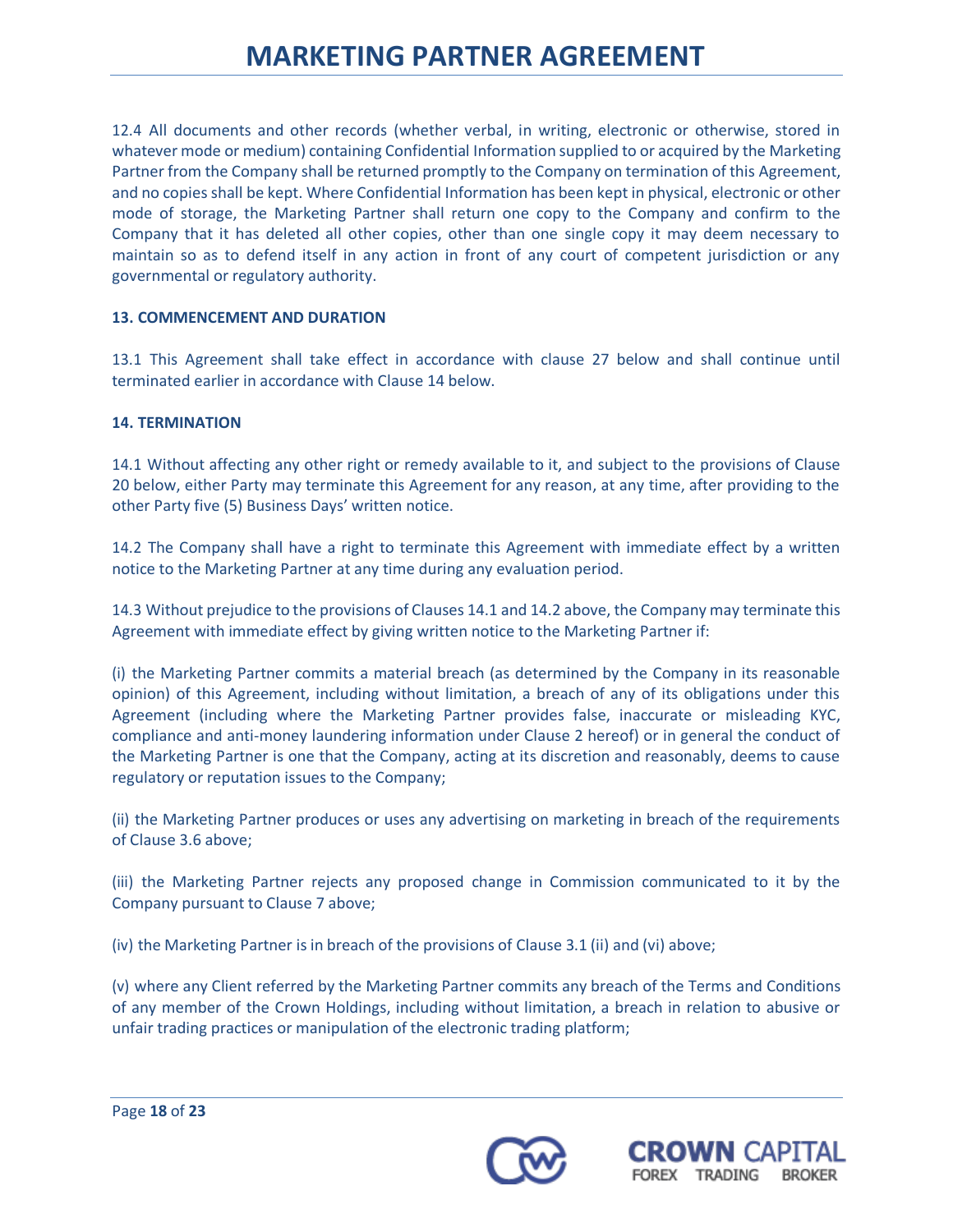(vi) any Client referred to a Group company provides fraudulent, inaccurate or misleading documentation in the course of the KYC and anti-money laundering checks, as may be required by the Company and the Applicable Laws and Regulations;

(vii) where the Marketing Partner is a legal entity, the Marketing Partner becomes insolvent or is subject to any insolvency, administrative, regulatory or professional proceedings as per the applicable provisions in its jurisdiction of incorporation, or, where the Marketing Partner is a natural person, is subject to bankruptcy proceedings;

(viii) The Marketing Partner does not, in the Company's discretion, act reasonably and in good faith;

(ix) The Marketing Partner becomes or is reasonably likely to become incapable of performing its obligations under this Agreement;

(x) The Marketing Partner is in breach of the mandatory policies;

(xi) Pursuant to Clause 25.3 of this Agreement;

(xii) Where the Marketing Partner, being a natural person, dies or, by reason of illness or incapacity (whether mental or physical), is incapable of managing his or her own affairs or becomes a patient under any mental health legislation.

14.4 All Clients referred to the Company during the term of this Agreement, shall remain Clients of the Company upon termination or cessation of this Agreement (unless such Client is terminated by the Company in its sole discretion for any reason whatsoever). The Marketing Partner shall not interfere with any Client's right to maintain the Client's account with, or transfer the Client's account to or from, the Company.

14.5 For the avoidance of doubt, all terms of this Agreement constitute material terms. **15. CONSEQUENCES OF TERMINATION**

15.1 The Parties agree that the following clauses are material clauses that survive termination of this Agreement: Clause 1 (Interpretation), Clause 11 (Intellectual Property), Clause 12 (Confidentiality), Clause 16 (No Partnership or Agency), Clause 17 (Data Protection), Clause 24 (Indemnity and Remedial Action), Clause 26 (Record Keeping) and Clause 28 (Governing Law).

15.2 Termination of this Agreement shall not affect any rights, remedies, obligations or liabilities of the Parties that have accrued up to the date of termination, including the right to claim damages in respect of any breach of the Agreement which existed at or before the date of termination.

## **16. NO PARTNERSHIP OR AGENCY**

16.1 The relationship between the Company and the Marketing Partner shall be that of independent parties. Nothing in this Agreement is intended to, or shall be deemed to, establish an employee-employer relationship, any partnership or joint venture between any of the Parties, constitute any Party the agent of another Party, or authorise any Party to make or enter into any commitments for or on behalf of any other Party. Furthermore, the Marketing Partner agrees that:



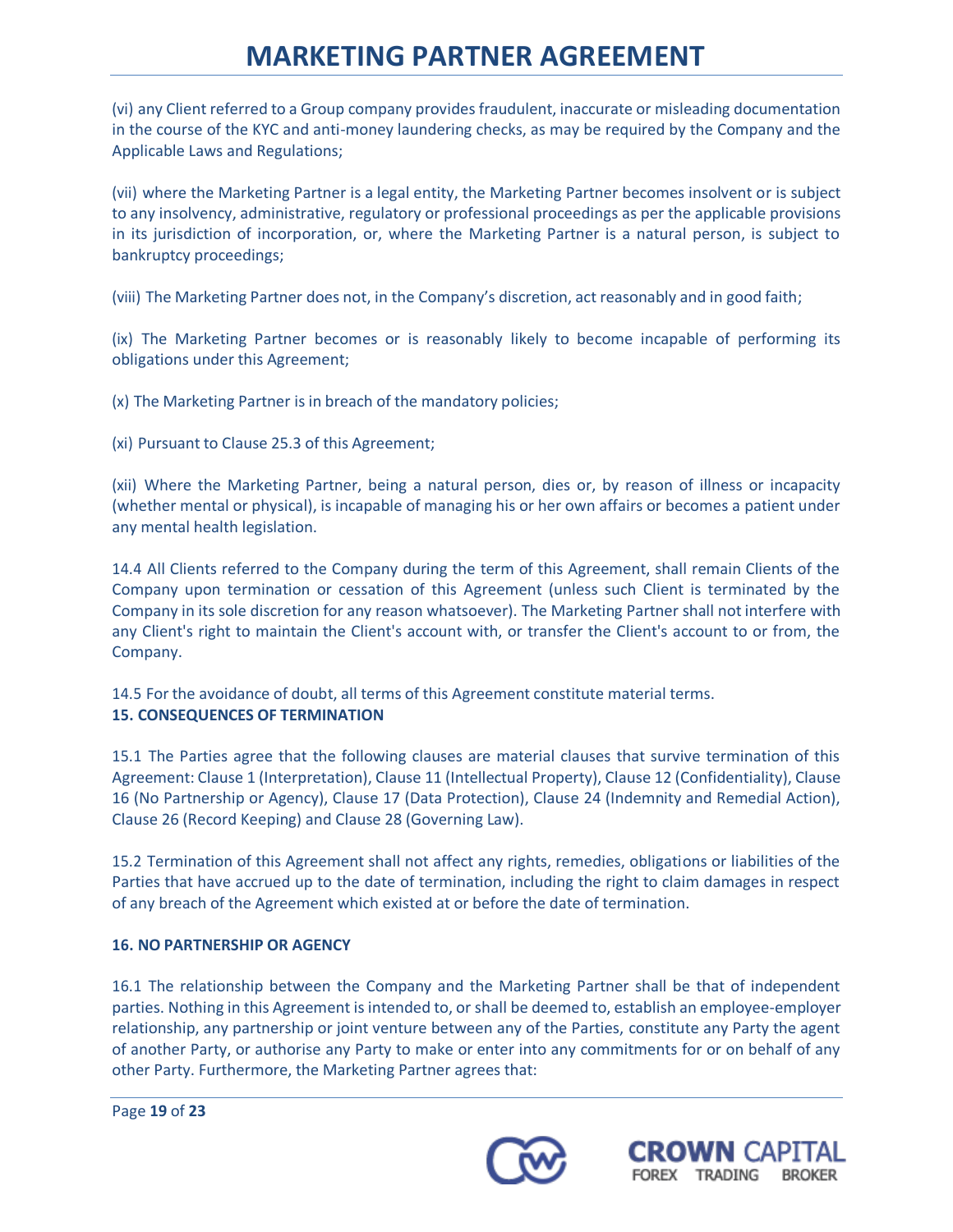(i) Where the Marketing Partner is not authorised and regulated in the provision of investment or any other services, it shall not hold itself out as being regulated to provide any services for which it is not duly authorised and regulated in accordance with the provisions of the Applicable Laws and Regulations, and shall not make use of the contractual or other relationship which it has with the Company, to represent or hold itself out as being so regulated; and

(ii) The Marketing Partner shall not engage in any conduct which gives the impression that the regulated status of the Crown Holdings applies to itself, or that the Investment Services provided by the Crown Holdings are provided by the Marketing Partner.

16.2 Without prejudice to the generality of the above, the Marketing Partner shall not be construed or hold itself out as acting as broker or agent of the Company or Crown Holdings and shall not indicate or seek toindicate such in any marketing or communication material.

16.3 The Marketing Partner shall not use the name of the Company or Crown Holdings or in any other ways represent that it is associated with the Company or Crown Holdings other than in a relationship of an Marketing Partner. In contracting for support services such as rent, telephone and utilities, the Marketing Partner shall not use or refer the name of the Company or Crown Holdings.

16.4 The Marketing Partner confirms that it is acting on its own behalf and for solely its own benefit and not for the benefit of any other person.

## **17. DATA PROTECTION**

17.1 The Marketing Partner shall ensure that-

(i) it has obtained all necessary rights from third parties and any notification or consent requirements which may be required from any person in relation to or for the purposes of processing data for the purposes of providing Services in accordance with its obligations under this Agreement;

(ii) it has complied with all other requirements under any applicable privacy and data protection laws, regulations and mandatory codes.

17.2 The Marketing Partner shall, upon request of the Company, provide to the Company all such documentation and information evidencing its compliance with the requirements of this Clause 17.

17.3 The Marketing Partner agrees and accepts that nothing in this Agreement creates an obligation for the Company to share any information it gathers or acquires at any stage about any Client, with the Marketing Partner.

### **18. ENTIRE AGREEMENT**

18.1 This Agreement constitutes the entire agreement between the Parties and supersedes and extinguishes all previous agreements, promises, assurances, warranties, representations and understandings between them, whether written or oral, relating to its subject matter.



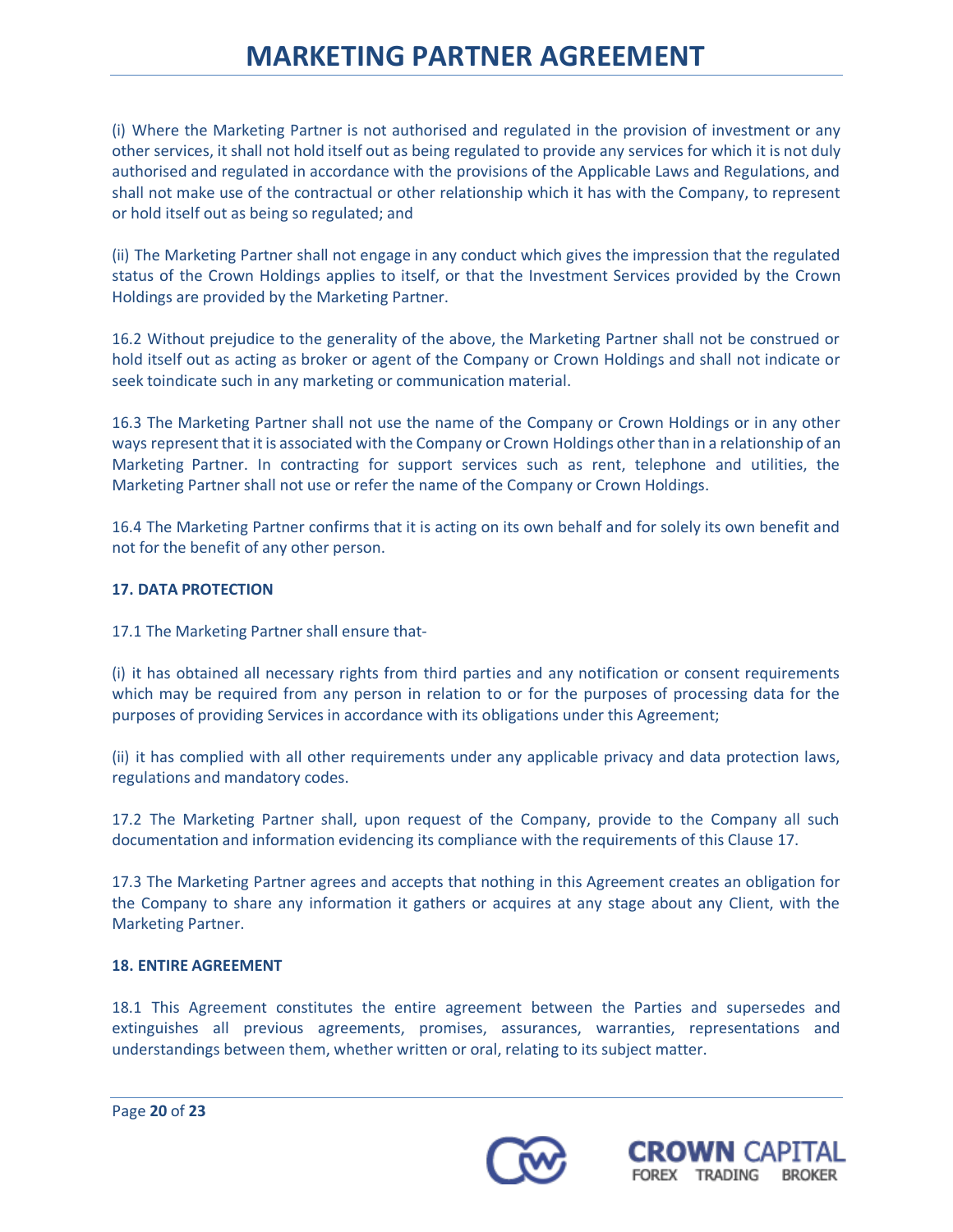18.2 Each Party acknowledges that in entering into this Agreement it does not rely on, and shall have no remedies in respect of, any statement, representation, assurance or warranty (whether made innocently or negligently) that is not set out in this Agreement.

18.3 Nothing in this Clause shall limit or exclude any liability for fraud.

## **19. VARIATION**

19.1 Subject to the provisions of Clause 25 (Amendments to this Agreement) below, no variation of this Agreement shall be effective unless it is in writing and signed by the Parties (or their authorised representatives).

## **20. ASSIGNMENT AND OTHER DEALINGS**

20.1 This Agreement is personal to the Parties and, subject to the provisions of Clause 20.2 below, neither Party shall assign, transfer, mortgage, charge, subcontract, declare a trust over or deal in any other manner with any of its rights and obligations under this Agreement.

20.2 The Company may, by providing five (5) Business Days' written notice in accordance with the provisions of Clause 23 (Notices) below of this Agreement, assign, novate, transfer, mortgage, charge, subcontract, declare a trust over or deal in any other manner with any of its rights and obligations under this Agreement to any member of the Crown Holdings or to any third party that it reasonably considers at its discretion capable of performing the duties, responsibilities and obligations under this Agreement.

20.3 In respect of any notification given by the Company to the Marketing Partner for the assignment, or novation or transfer of rights and obligations to any third party (unless such assignment, transfer or novation is made to any member of the Crown Holdings in which case the Marketing Partner hereby consentsto such assignment, transfer or novation, effective upon notice being provided by the Company and without any further action being required on the part of the Marketing Partner for effecting such assignment, transfer or novation) in accordance with the provisions of this Clause 20, failure on the part of the Marketing Partner to object to such transfer within the notice period provided for in Clause 20.2 above shall evidence its acceptance of such transfer, and the transfer of the rights and obligations of the Company under this Agreement shall take effect giving rise to a direct contractual relationship between the transferee and the Marketing Partner.

### **21. WAIVER**

21.1 No failure or delay by a Party to exercise any right or remedy provided under this Agreement or by law shall constitute a waiver of that or any other right or remedy, nor shall it prevent or restrict the further exercise of that or any other right or remedy. No single or partial exercise of such right or remedy shall prevent or restrict the further exercise of that or any other right or remedy.

### **22. SEVERANCE**

22.1 If any provision or part-provision of this Agreement is or becomes invalid, illegal or unenforceable, it shall be deemed modified to the minimum extent necessary to make it valid, legal and enforceable. If such modification is not possible, the relevant provision or part-provision shall be deemed deleted. Any



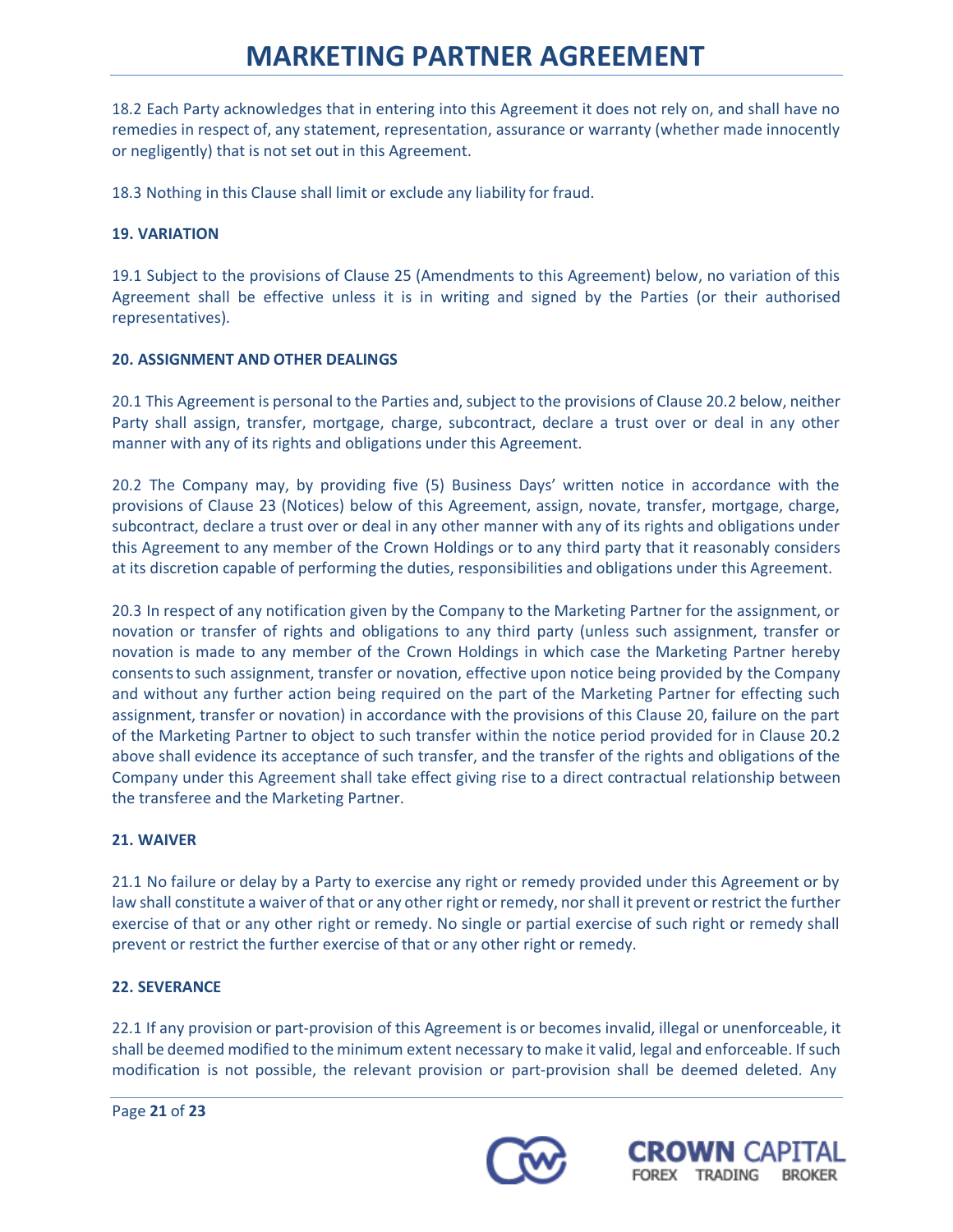modification to or deletion of a provision or part-provision under this Clause 22 shall not affect the validity and enforceability of the rest of this Agreement.

## **23. NOTICES**

23.1 Any notice or other communication given to a Party under or in connection with this Agreement shall be in writing, addressed to that Party in accordance with the contact details stated in this Clause 23 in respect of each Party, or such other address as that Party may have specified to the other Party in writing in accordance with this Clause 23, and in addition, shall be sent via email to [support@crowncapitalfx.com.](mailto:support@crowncapitalfx.com.)

### **24. INDEMNITY AND REMEDIAL ACTION**

24.1 The Marketing Partner will indemnify the Company and keep the Company indemnified on demand in respect of all direct, indirect, punitive, incidental, special, consequential damages or any other damages, all liabilities, costs, claims, demands and expenses (including legal costs) of any nature whatsoever (collectively, "**Losses**") which the Company may suffer or incur as a direct or indirect result of any act or omission of the Marketing Partner in connection with its relationship with the Company or any Client referred by the Marketing Partner to the Company or any failure by the Marketing Partner to perform any of the Marketing Partner's obligations under this Agreement and the **Marketing and Communication Guidelines** but excluding any Losses which result from the Company's own negligence, fraud, wilful misconduct or material breach by the Company of the terms of this Agreement.

24.2 Without prejudice to the generality of the above, the Marketing Partner agrees to indemnify and hold harmless the Company for any Losses suffered as a result of Adverse Action.

24.3 Where any Adverse Action consists of or relates to any derogatory or defamatory statement against the Company or its Group, the Marketing Partner undertakes to take such remedial action and make such corrective statement as the Company may instruct for the purposes of addressing the effect of the Adverse Action, provided always that the Marketing Partner will not be required to make any statement which is misleading or untrue.

### **25. AMENDMENTS TO THIS AGREEMENT**

25.1 Notwithstanding any other provision contained in this Agreement, the Company retains the right at any time to amend the provisions contained herein by giving a written notice to the Marketing Partner. Such amendment shall become effective on the date specified in the notice. Where the Marketing Partner continues to provide Services after the date specified on the notice, it will be deemed to have accepted the amendment by conduct. Where the Marketing Partner gives the Company a written notice that it does not accept such change, the Company may terminate this Agreement.

25.2 Where any amendment is deemed by the Company to be necessary or appropriate for the purposes of compliance with any Applicable Laws and Regulations, the Marketing Partner agrees, acting at the request of the Company, to effect such amendments within the timeframe set by the Company at its entire discretion and as may be necessary or appropriate for this purpose.

Page **22** of **23** 25.3 In the case in which the Marketing Partner does not agree to any amendment which the Company considers reasonable or appropriate in accordance with the provisions of Clauses 25.1 and 25.2 above,



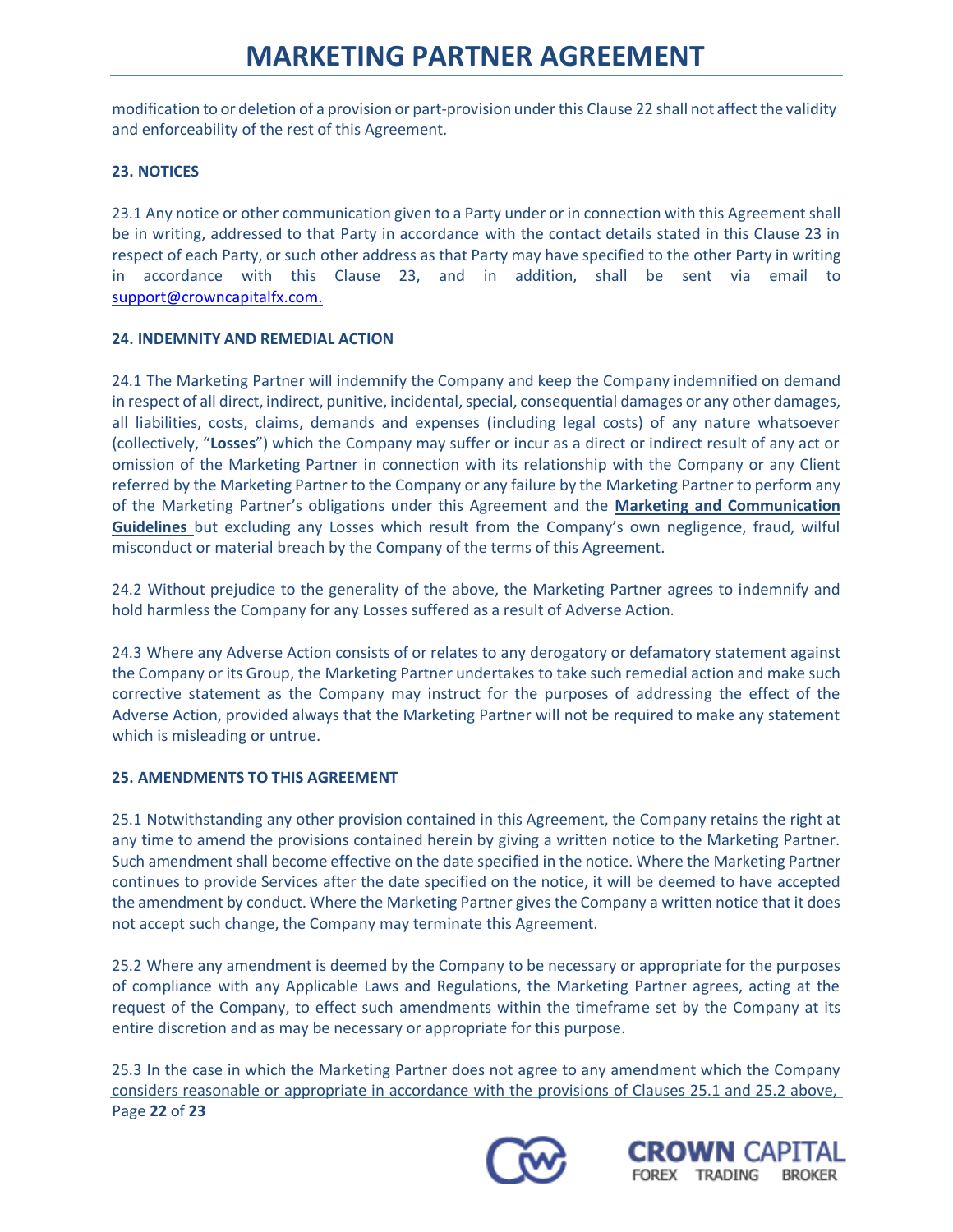within the period set by the Company, this Agreement may be terminated by the Company without further notice.

## **26. RECORD KEEPING**

26.1 The Marketing Partner should be able to provide to the Company at any time, evidence of its compliance with the provisions of this Agreement, and for this purpose, and without limitation of the generality of the above, it shall maintain at all times adequate recordsregarding the following:

(i) the content of any statement or representation made to any Client, (along with a translation in the case in which the relevant communication is not in English),

(ii) the manner and means in which any such communication was communicated, and

(iii) copies of all written and electronic communication with Clients, in whatever mode or medium transmitted, including all marketing communication.

26.2 The Marketing Partner shall maintain such records throughout the duration of this Agreement and for five years after the termination hereof, and shall deliver all such records to the Company at any time upon request by the Company and upon termination of this Agreement.

## **27. EXECUTION**

27.1 This Agreement shall take effect upon the Marketing Partner agreeing to its Terms and Conditions by ticking the relevant box electronically at the website [www.crowncapitalfx.com](http://www.crowncapitalfx.com/) AND upon the Company sending to Marketing Partner a notice of acceptance in accordance with Clause 2.4 above.

### **28. GOVERNING LAW**

28.1 This Agreement and any dispute or claim arising out of or in connection with it orits subject be matter or formation (including non-contractual disputes or claims) shall be governed by and construed in accordance with the law of England and Wales.

### **29. JURISDICTION**

29.1 Any dispute arising out of or in connection with this contract, including any question regarding its existence, validity or termination, shall be referred to and finally resolved by arbitration under the LCIA Rules, which Rules are deemed to be incorporated by reference into this Clause 29. The number of arbitrators shall be three. The seat, or legal place of arbitration shall be London, England. The language to be used in the arbitral proceedings shall be English.

### **30.CANADIAN PARTNERS**

30.1 In refer to Canadian Partners, provisions of the Agreement apply taking into consideration modifications included in Clause 30. Clauses 3.1 (ii)-(iii), 7.1, 7.2, 7.3, 7.11, 14.3 (iv) in reference to approaching the prospective clients, 16.4, 17.1 (i), 26.1 (i)-(iii) do not apply to Canadian Partners.